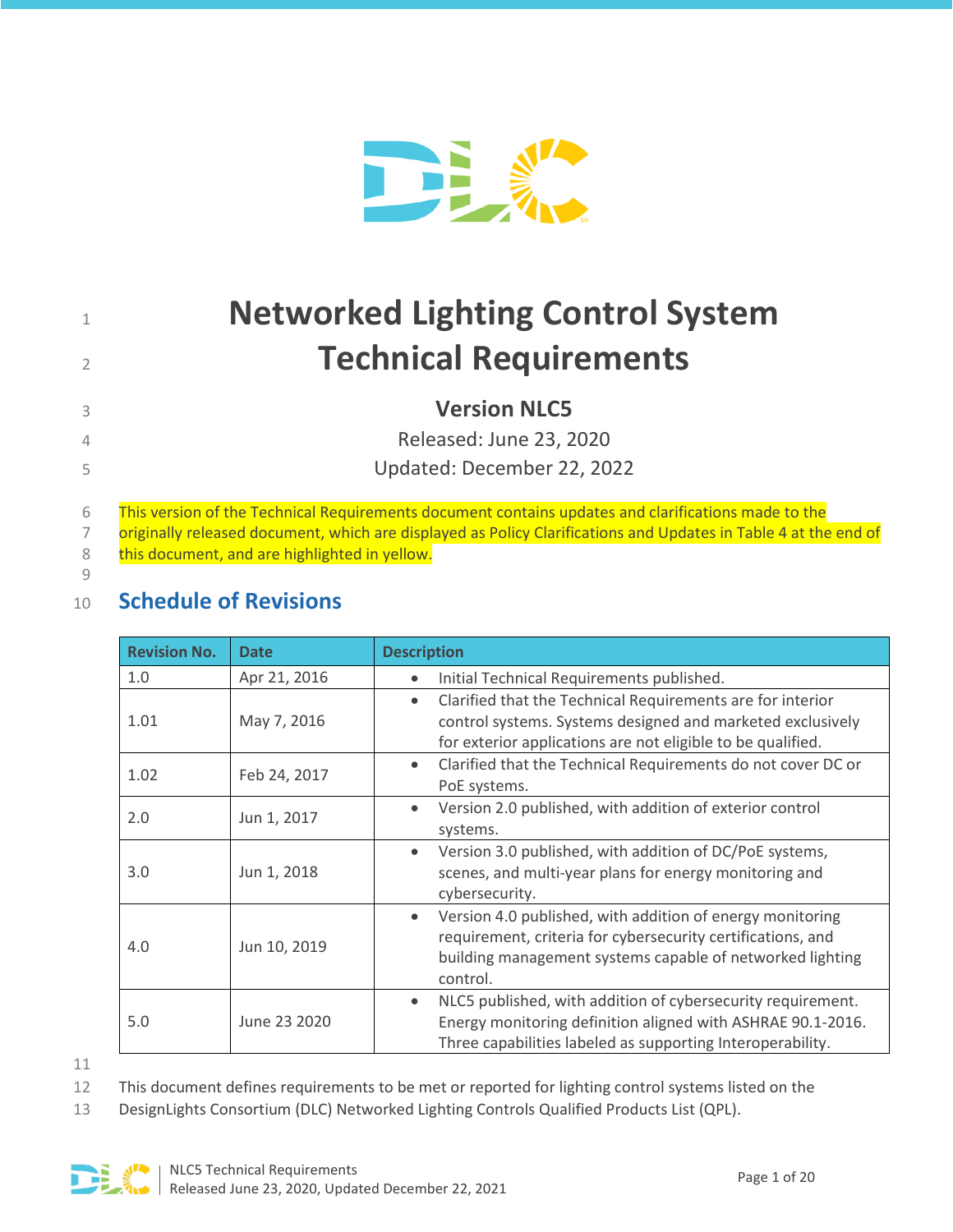#### **Contents** 14

| 15 |  |
|----|--|
| 16 |  |
| 17 |  |
| 18 |  |
| 19 |  |
| 20 |  |
| 21 |  |
| 22 |  |
| 23 |  |
| 24 |  |
| 25 |  |
| 26 |  |
| 27 |  |

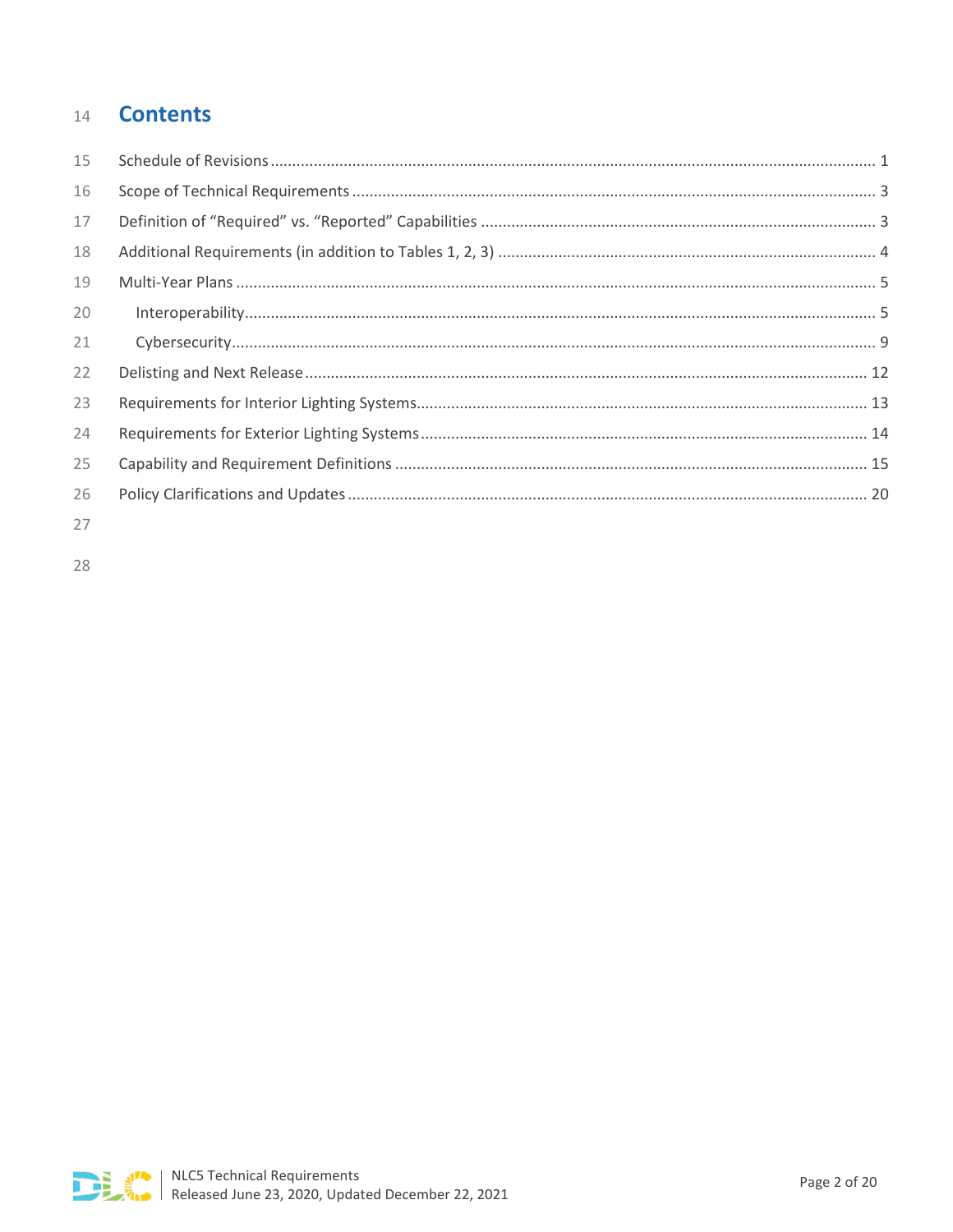# <span id="page-2-0"></span>**Scope of Technical Requirements**

- These are requirements for interior and exterior networked lighting control (NLC) systems associated with
- commercial and industrial buildings, roadways, and exterior environments. Note that while the DLC accepts
- exterior NLC systems, these systems are not addressed comprehensively at present. NLC systems are defined
- for the purposes of these requirements as the combination of sensors, network interfaces, and controllers
- that effect lighting changes in luminaires, retrofit kits or lamps. Luminaires, retrofit kits and lamps are qualified
- 35 separately by the DLC's [Solid-State Lighting Technical Requirements](https://www.designlights.org/our-work/solid-state-lighting/technical-requirements/product-eligibility-primary-use-designations/) an[d Qualified Products List.](https://www.designlights.org/qpl/ssl)
- DC and PoE networked lighting control systems are eligible to be qualified, in conjunction with the [SSL Testing](https://www.designlights.org/solid-state-lighting/testing-reporting-requirements/dc-poe-products/)
- [and Reporting Requirements for DC and PoE Lamps, Luminaires, and Retrofit Kits.](https://www.designlights.org/solid-state-lighting/testing-reporting-requirements/dc-poe-products/)
- Building Management Systems that control networked lighting plus other building systems, such as HVAC, are
- eligible to be qualified as NLC systems and listed on the QPL, provided that they meet all of the DLC's
- requirements for NLC. Note that the DLC does not claim to qualify any HVAC-specific capabilities of these
- systems at this time.
- Horticultural control systems are not eligible to be qualified at this time.

# <span id="page-2-1"></span>**Definition of "Required" vs. "Reported" Capabilities**

- The Technical Requirements are built on "Required" and "Reported" system capabilities.
- **"Required" Capabilities:** Required capabilities shall be available in all systems to be listed on the QPL. Systems
- that do not offer these capabilities are not eligible to be listed. A successful application will provide
- information on the availability of these capabilities and characteristics. Key information provided by the
- manufacturer will be published on the QPL.
- *Note:* While the DLC requires systems to offer a particular capability, the DLC does not specify whether a
- capability must be installed on a project. For instance, while the DLC requires systems to have daylight
- harvesting/photocell capability, the DLC does not specify which rooms or luminaires on a project must be
- installed with daylight harvesting/photocell capability. Project-specific requirements for rebates and incentives
- are determined by individual efficiency programs.
- **"Reported" Capabilities:** The DLC will report on the presence or absence of, type, and/or characteristics of
- each Reported capability for qualified systems. While systems are not required to include these capabilities, a
- successful application will provide information on the presence or absence of these capabilities and their
- characteristics. Key information provided by the manufacturer will be published on the QPL.

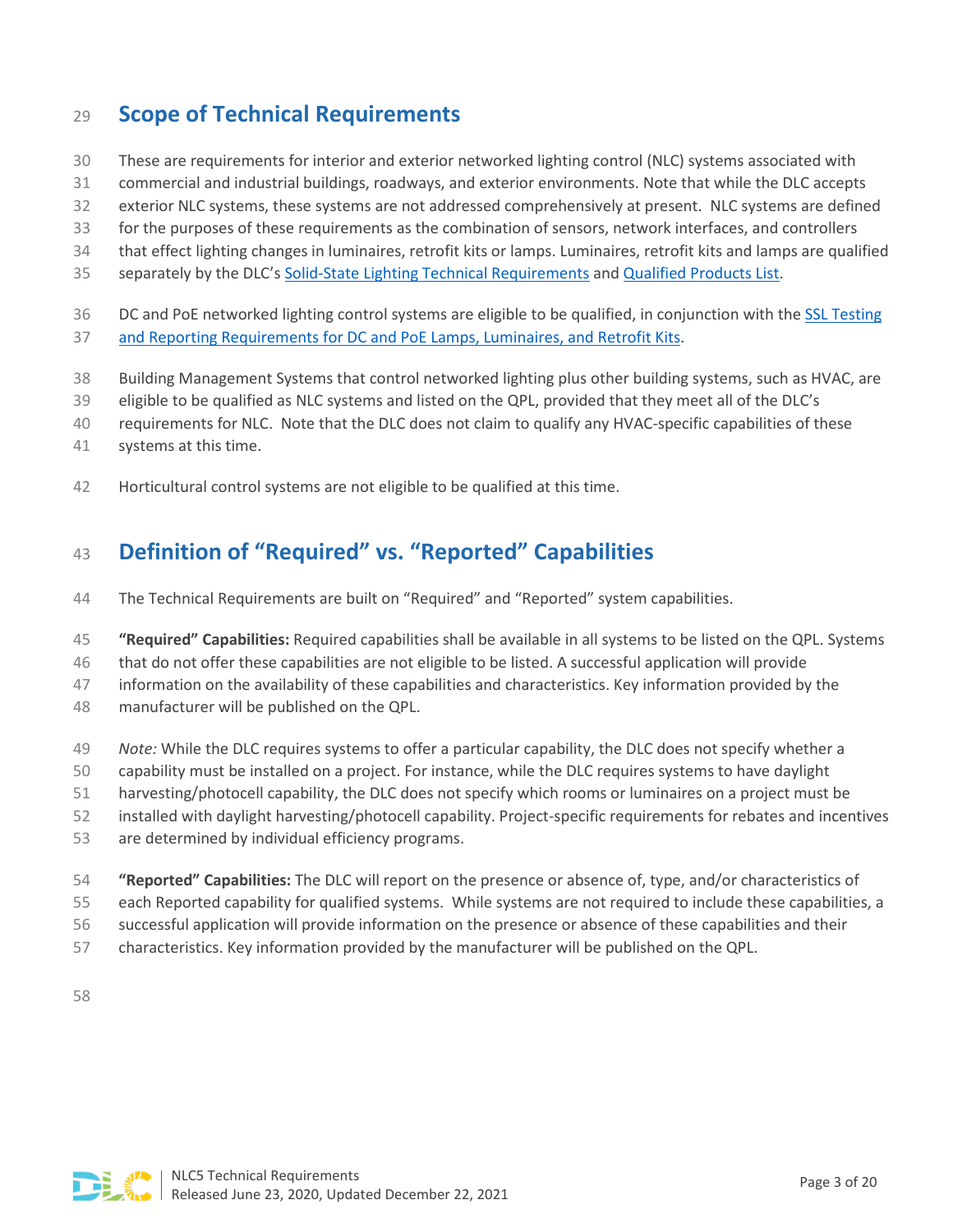# <span id="page-3-0"></span>**Additional Requirements (in addition to Tables 1, 2, 3)**

 **"Customer Available Information":** In order for an applicant to claim a capability listed in Tables 1 and 2, the manufacturer's customer literature must specify that the system has the capability, with instructions for how to configure and/or use this feature.

 "Customer available" means the documentation is for a finished product available publicly on a website, and/or included with the product packaging, and/or provided to the customer upon request. It should not be a document produced for the sole purpose of obtaining DLC qualification without further use for customers. The DLC reserves the right to accept, reject, or require changes to documentation to satisfy this requirement. Any documentation provided to the DLC will be used for the purpose of verifying compliance with DLC Technical Requirements and will not be made available publicly or distributed.

- The following capabilities from Table 1 and 2 are exempt from this requirement:
- 70 Continuous Dimming
- 71 Individual Addressability
- 72 Luminaire Level Lighting Control (LLLC, integrated)
- Networking
- 74 Ease of Implementation
- Type of User Interface
- Cybersecurity
- 77 Control Persistence
- **Warranty**: The DLC requires a minimum warranty of at least 5 years for all components of the system
- addressed by the requirements, with the exception of software, on-premises computer server, and cloud
- service. An optional warranty extension to 5 years is acceptable for meeting this requirement; however, the
- QPL will identify that an extended warranty must be purchased to meet the requirements.

 **Commercial Availability and Verification**: All systems must be fully commercially available in the U.S and/or Canada, able to be purchased, and with complete, final documentation and literature readily available on the manufacturer's website before they can be listed. The DLC requires that a qualified system has been installed and operated successfully in at least one actual field installation at a third-party site (not occupied by the applicant or an agent of the applicant). The DLC will verify this through a case study and/or a customer reference. The facility can be of any size where all of the required capabilities are functional. Multiple sites may be used; for instance, occupancy sensing may be implemented at one site and high-end trim at another. If daylight harvest is not available at a third-party site, then it can be demonstrated in an installation at a building owned by the manufacturer, in a live webinar. Daylight harvest is the only required capability eligible for this exception.

- **System Overview Presentation**: As part of the application review process, the DLC requires a system overview to be presented via webinar or in-person to the DLC. See the application form for more information. For annual re-listings of a previously qualified system for which a recording of a prior presentation is available and the system has not changed extensively, this requirement may be waived or shortened.
- All requirements documents, including the application form, instructions, and supporting documentation can
- be found a[t https://www.designlights.org/our-work/networked-lighting-controls/qualify-a-system/.](https://www.designlights.org/our-work/networked-lighting-controls/qualify-a-system/)

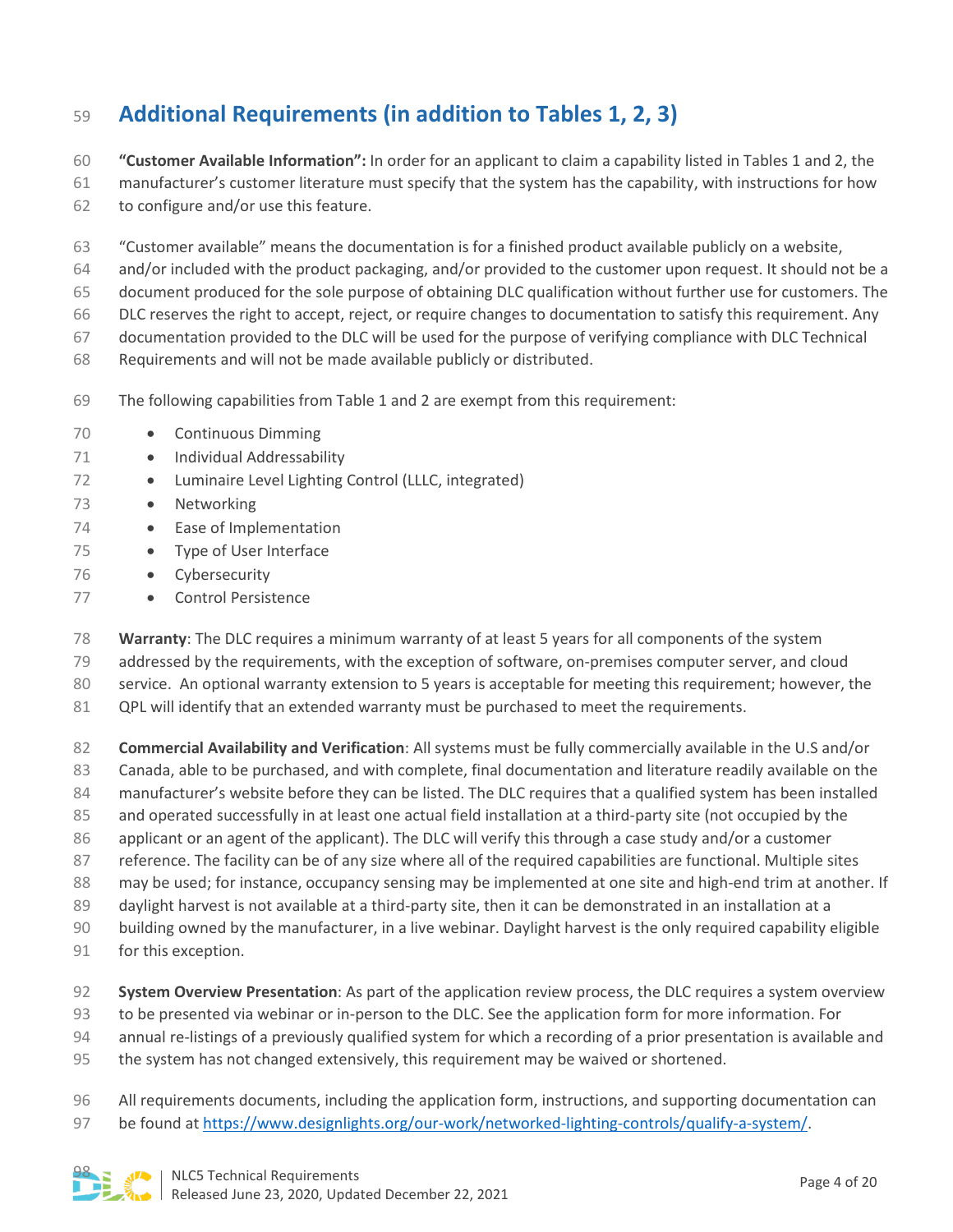## <span id="page-4-0"></span>**Multi-Year Plans**

- In order to serve the needs of stakeholders for long term planning, the DLC has included multi-year plans for
- energy monitoring and cybersecurity in versions 3.0, 4.0, and now 5.0 of the Technical Requirements. These
- plans have outlined a general direction for each topic, subject to refinement through the stakeholder input
- process. After the release of NLC5, the DLC will develop a new multi-year plan for NLC. The process will involve
- extensive stakeholder engagement, including virtual and/or in person event(s).

### <span id="page-4-1"></span>**Interoperability**

- Building systems, including networked lighting control (NLC) systems, increasingly need to cooperate and
- communicate with other systems beyond their boundaries to achieve a higher level of operational efficiency
- and energy savings. This communication of systems or system components and the ability to act upon the
- communicated information is called "interoperability". Interoperability among building components and
- systems is the key enabler for unlocking the benefits from multi-system operation and optimization. For
- 111 background context, please see a report by the DLC, ["Interoperability for Networked Lighting Controls"](https://www.designlights.org/news-events/news/new-dlc-report-webinar-interoperability-for-networked-lighting-controls/),
- published May 2020.
- Interoperability is recognized in NLC5 as a new type of NLC capability. The interoperability capabilities shown
- in Tables 1.1 and 2.1 below will assist in selection of products that support interoperability in relation to
- 115 specific use cases. Over time, the DLC plans to recognize additional use cases and to report the system
- capabilities that support these use cases in order to assist end users in choosing appropriate systems for
- various uses. As a starting point, the DLC has identified three use cases for initial priority in reporting
- interoperability. These three use cases are addressed by three corresponding capabilities: External Systems
- Integration, Load Shedding/Demand Response, and Energy Monitoring. Within the interoperability umbrella,
- 120 the basic energy monitoring capability is "Required", while advanced aspects of energy monitoring, such as
- data content and format, are "Reported". Other capabilities are "Reported", but not "Required", as described
- in the section above 'Definition of "Required" vs. "Reported" Capabilities'. The DLC continues to track relevant
- standards as they develop.
- **Descriptions of the 3 initial interoperability use cases:**
- **1. External Systems Integration**
- **Description**: Data from NLC components, such as luminaires, sensors, and controllers, is made 127 available through an Application Programming Interface (API) or BMS<sup>1</sup>, and can be utilized by other building systems to improve their operational efficiencies. Accessing the NLC component data using 129 the API or BMS allows integration with other building systems, including the Heating Ventilation and Air Conditioning (HVAC) system, energy management system, security system, etc. For example, an HVAC system might use occupancy data from an NLC system.
- **Reporting:** An example of data about external systems integration that already exists in the DLC database is occupancy data granularity. Under NLC5, this data will be presented on the QPL as an

 While open BMS protocols can be used instead of API, the need for extensive customized site-specific programming may limit the scalability of integration.

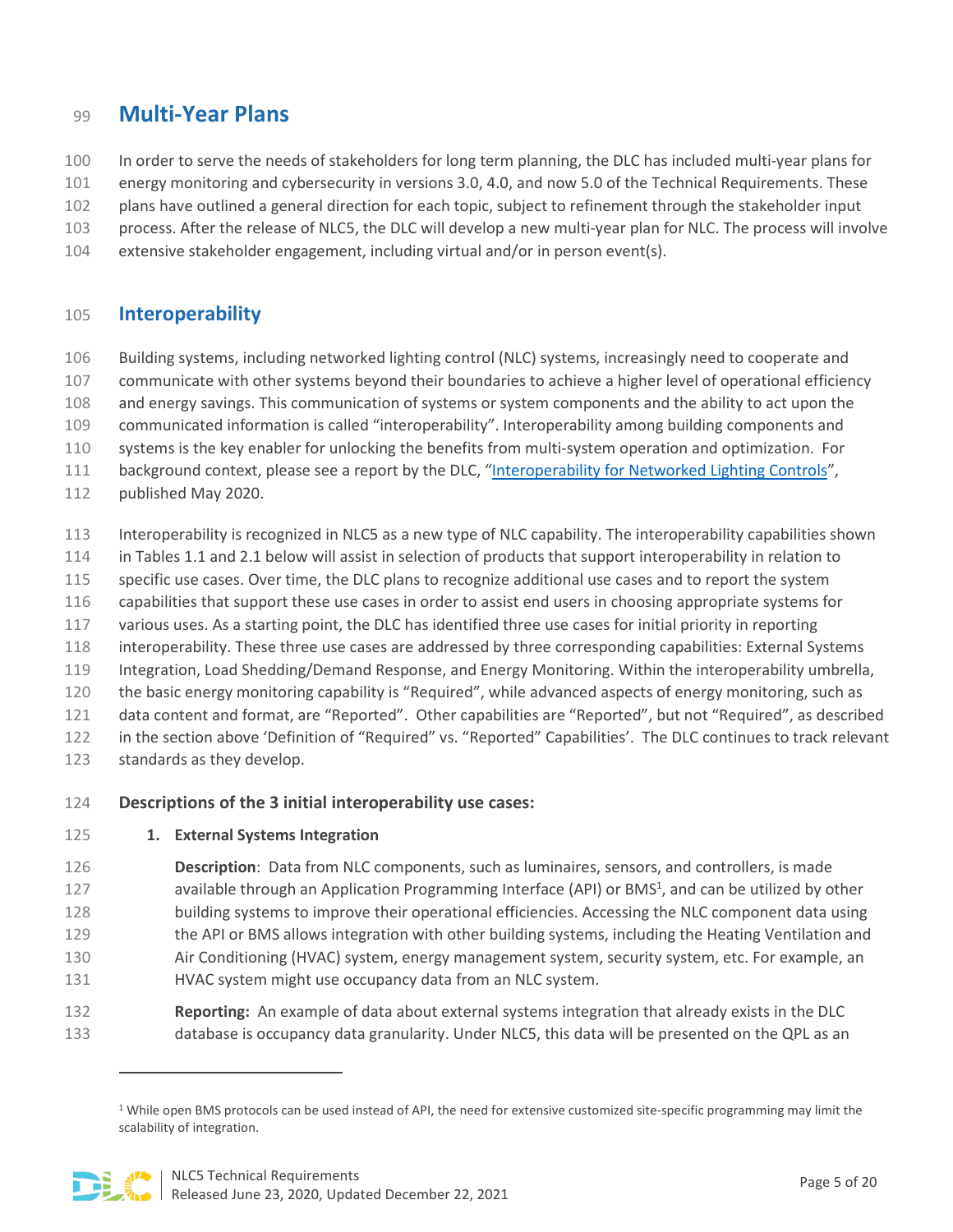- aspect of interoperability. The NLC5 application will include additional "Reported" questions regarding communications with external systems through APIs and reporting frequency/latency/format.
- **2. Load Shedding/Demand Response (LS/DR)**

 **Description**: *Basic/1-way:* A demand response signal is received by an NLC system, and the energy consumption of the system is reduced in a pre-defined way, on a temporary basis, without manual intervention. *Advanced/2-way:* A control feedback loop and communication is established between a building's demand response server and a demand control originator (such as a grid operator, energy provider, microgrid, or onsite Distributed Energy Resource), so that the building modifies its real-time energy consumption in response to the originator's needs, and reports the results to the originator. The NLC participates in this ecosystem as one of the load-responding building systems.

**Reporting**: Examples of data about communication for LS/DR<sup>2</sup> that already exist in the DLC database include power data availability, granularity, and accuracy; and supported versions of OpenADR. The NLC5 application may include additional "Reported" questions regarding LS/DR. The DLC will work with a multi-stakeholder group to explore LS/DR 1-way and 2-way communication, and to promote an ecosystem of load responding building systems that meet the requirements of Table 3, Row 16.

**3. Energy Monitoring (EM)** 

 **Description**: Lighting system energy data is reported by the NLC and can be shared electronically (automatically or manually generated email) with authorized entities. For example, utility energy efficiency programs for NLCs can receive the energy data to verify energy savings. The lighting energy data may also be accessed for central display of facility energy end-use status or for a building portfolio management provider to benchmark energy performance. Ideally, the data will use a standardized data model, when available.

 **Requirement**: The basic capability of energy monitoring is "Required", with an exception for room- based systems. Data is reported via a .CSV file and/or an API. Methods of energy monitoring may include automated measurement methods and methods that require manual input of wattage to measure energy use. As part of the application or re-application process, each product that qualifies 160 for energy monitoring must provide the DLC with a sample .CSV file or API documentation.

 **Energy monitoring capability is not required for room-based systems.** A "room-based system" is defined as follows: A system that is designed to control lighting in a single room or space, and where the control, configuration, and management of the system is contained within the room or space 164 illuminated by the system. In order to interact with the system, (for instance, to change any settings or to download any data), a user must be physically present in, or in close proximity to, the room or 166 space illuminated by the system.

 In order for a system to qualify for this exemption, the DLC review process confirms that the product claims only "Room or Zone" for interior scope as listed on the DLC QPL; and that if a room based

<sup>&</sup>lt;sup>2</sup> For a recent exploration of this topic, see "The Value Proposition for Cost-Effective, Demand Responsive-Enabling, Nonresidential Lighting System Retrofits in California Buildings", April 2019, Peter Schwartz et al[, https://www.energy.ca.gov/2019publications/CEC-](https://www.energy.ca.gov/2019publications/CEC-500-2019-041/CEC-500-2019-041.pdf)[500-2019-041/CEC-500-2019-041.pdf](https://www.energy.ca.gov/2019publications/CEC-500-2019-041/CEC-500-2019-041.pdf) 

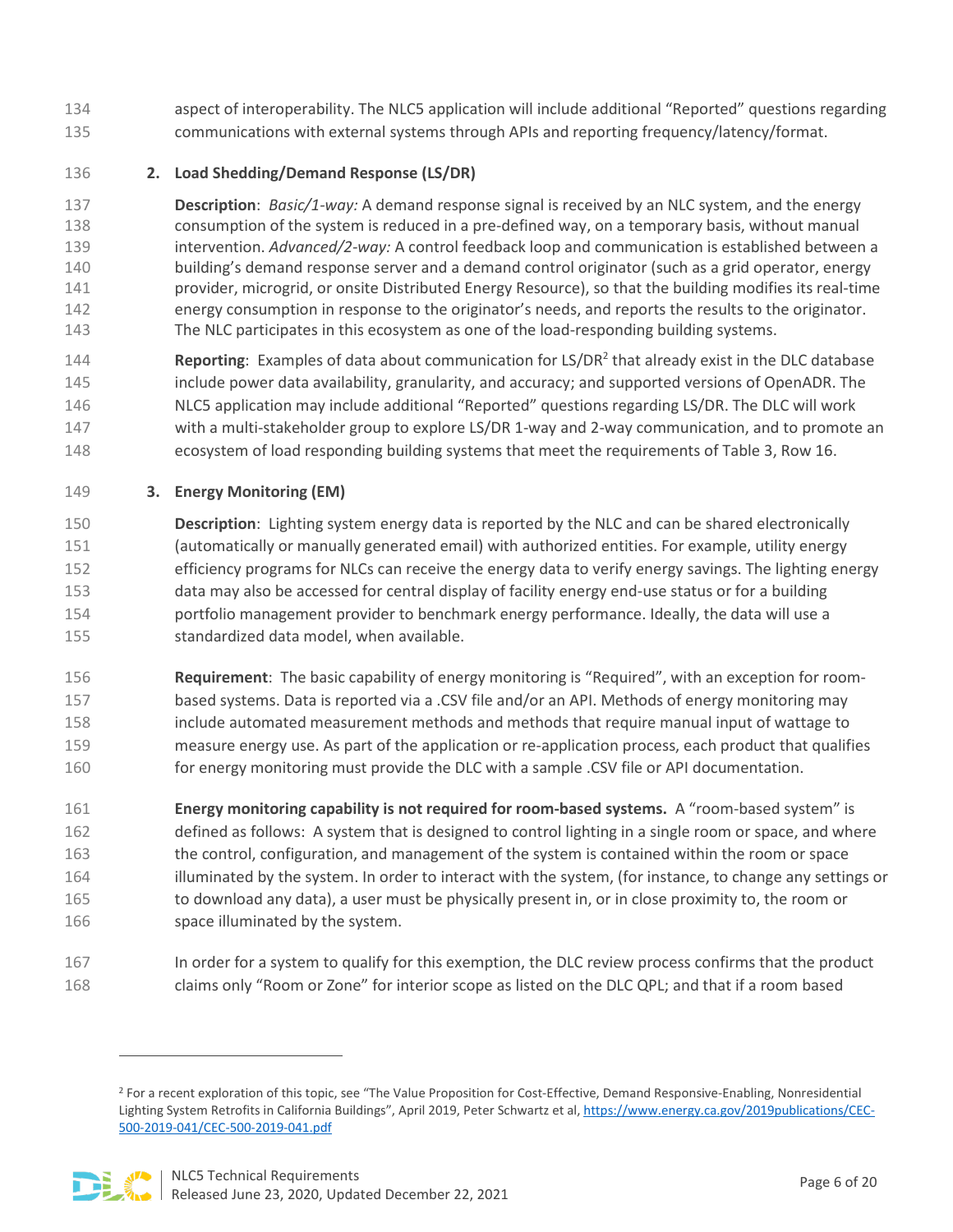- 169 system is capable of being upgraded with an internet connection, then that upgraded system shall 170 meet all of the required capabilities of the Technical Requirements and be listed on the QPL.
- 171 The basic capability of energy monitoring is loosely aligned with ASHRAE 90.1-2016 Section 8.4.3 172 "Electrical Energy Monitoring", as outlined below in Table 3, Row 11.
- 173 Advanced capabilities of energy monitoring are "Reported".
- 174 In the absence of a more detailed applicable standard (beyond ASHRAE 90.1) describing energy data 175 reports, details about data content in the following tables are "Reported", not "Required".
- 176 Tables EM-1 and EM-2 describe the recommended (but not required) contents of an energy
- 177 monitoring data report. The Online NLC QPL will report which systems offer these contents. This table
- 178 is derived from the DLC report ["Energy Savings from Networked Lighting Control \(NLC\) Systems",](https://www.designlights.org/resources/reports/report-energy-savings-from-networked-lighting-control-nlc-systems/)
- 179 9/21/2017, Appendix A, Tables 8 and 9. The DLC is participating in the ANSI/NEMA C137 Committee to
- 180 develop more specific data requirements. In the meantime, the required content of an energy
- 181 monitoring data report is described in Table 3, Row 11.

| <b>Row</b> | <b>Topic</b>               | <b>Data Element</b>                                                  | <b>Definition</b>                                                                                                                                                                                                                                                                                                                                                                                                        | <b>Note</b>                                                                  |
|------------|----------------------------|----------------------------------------------------------------------|--------------------------------------------------------------------------------------------------------------------------------------------------------------------------------------------------------------------------------------------------------------------------------------------------------------------------------------------------------------------------------------------------------------------------|------------------------------------------------------------------------------|
| 1.1        | <b>Headings</b>            | For each field                                                       | Each type of data element is identified<br>by a heading.                                                                                                                                                                                                                                                                                                                                                                 | Text such as<br>"Manufacturer",<br>"Product", etc.                           |
| 1.2        | System                     | Manufacturer                                                         | The manufacturer of the NLC system                                                                                                                                                                                                                                                                                                                                                                                       | Text                                                                         |
| 1.3        | System                     | Product                                                              | The name of the NLC system                                                                                                                                                                                                                                                                                                                                                                                               | Text                                                                         |
| 1.4        | Site                       | <b>Building/Business</b><br>Type [*Note A]                           | The main business function in the<br>portion of the building where the NLC<br>system is installed                                                                                                                                                                                                                                                                                                                        | From ASHRAE 90.1-2016<br>Table 9.5.1                                         |
| 1.5        | <b>Baseline</b><br>for NLC | <b>Maximum Rated</b><br>Power with no<br>control strategy<br>enabled | The maximum possible power<br>consumption of the lighting system<br>without any control strategy in effect.<br>If a luminaire retrofit has occurred, this<br>value is equal to the maximum rated<br>power of the new luminaire(s). The<br>spatial granularity matches the energy<br>measurements. For instance, if energy<br>is reported at each luminaire, then the<br>baseline power is reported at each<br>luminaire. | Separate data for<br>interior vs. exterior.<br>Units = kilowatts             |
| 1.6        | Energy                     | <b>Energy Reporting</b><br>Interval [*Note B]                        | The frequency an energy measurement<br>is reported (15 minutes or less)                                                                                                                                                                                                                                                                                                                                                  | Units = minutes                                                              |
| 1.7        | Energy                     | Data method                                                          | How is energy interval data calculated?                                                                                                                                                                                                                                                                                                                                                                                  | Text such as "15 minute<br>average from 3 samples<br>spaced 5 minutes apart" |
| 1.8        | Energy                     | <b>Energy Data units</b>                                             | Energy data is in Wh or kWh?                                                                                                                                                                                                                                                                                                                                                                                             | Units = text such as<br>"Wh" or "kWh"                                        |

#### 182 **Table EM-1: Recommended Energy Data Reporting Guidelines for .CSV or API; Static Data**

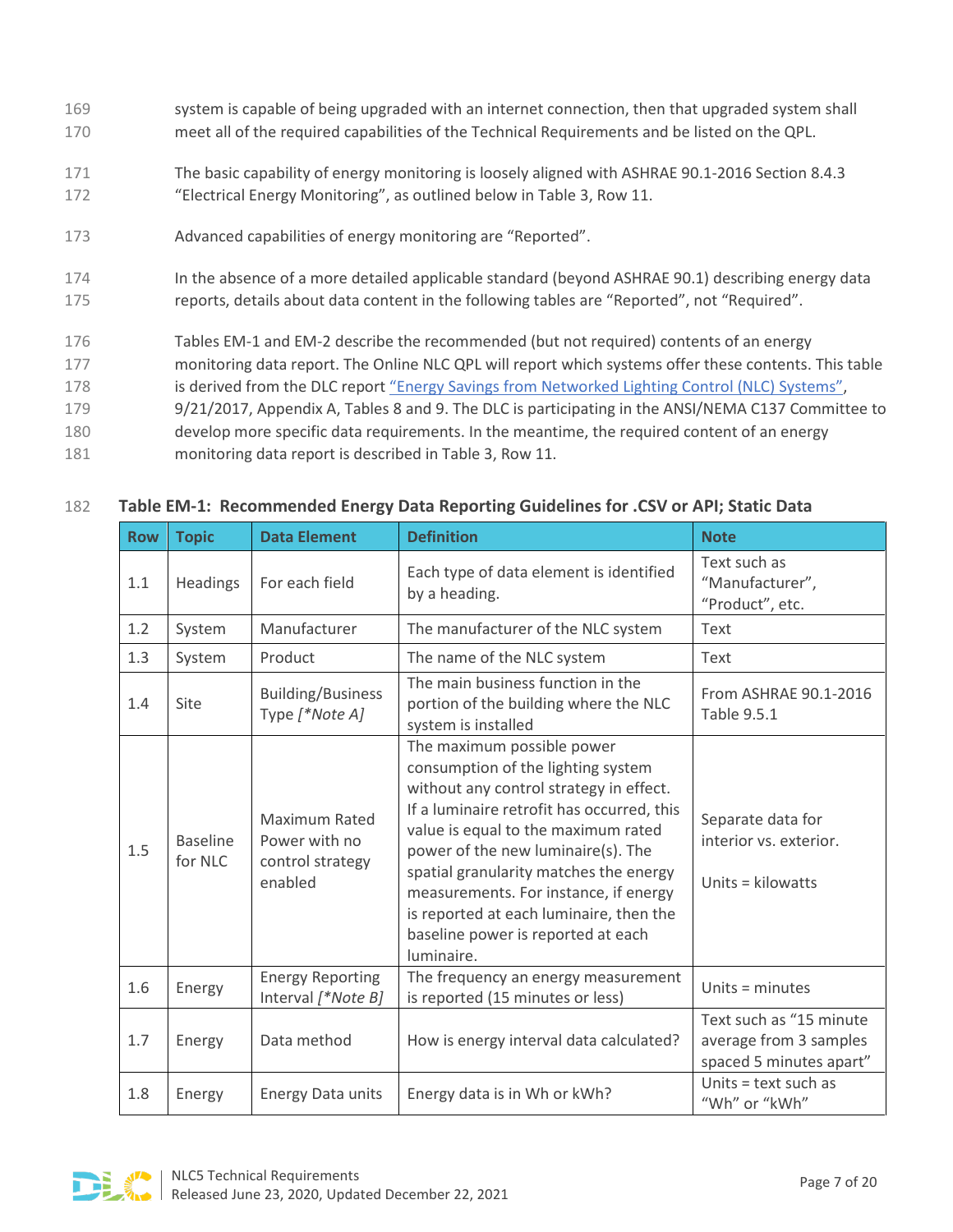|  |  | 183 Table EM-2: Recommended Energy Data Reporting Guidelines for .CSV or API; Dynamic Variables |  |  |  |  |
|--|--|-------------------------------------------------------------------------------------------------|--|--|--|--|
|--|--|-------------------------------------------------------------------------------------------------|--|--|--|--|

| <b>Row</b> | <b>Topic</b> | <b>Data Element</b> | <b>Definition</b>                                                                                   | <b>Note</b>                                                  |
|------------|--------------|---------------------|-----------------------------------------------------------------------------------------------------|--------------------------------------------------------------|
| 2.1        | Headings     | For each field      | Each type of data element is identified by<br>a heading.                                            | Text such as "Unix"<br>Time", "Energy Data<br>kWh", etc.     |
| 2.2        | Energy       | Timestamp           | Date and time of each energy<br>measurement                                                         | Unix time or RFC 3339<br>time                                |
| 2.3        | Energy       | <b>Energy Data</b>  | The actual energy readings that are<br>recorded for each luminaire or group of<br><b>luminaires</b> | Units = kWh or Wh                                            |
| 2.4        | Energy       | Confidence Level    | The percentage of all possible samples<br>expected to include the true population<br>parameter.     | Units = $%$                                                  |
| 2.5        | Energy       | Nominal Accuracy    | % accuracy of the energy data [*Note C]                                                             | Text such as "+/-3% or<br>0.005 kWh, whichever<br>is larger" |
| 2.6        | Energy       | Recorded Period     | Months of 15 minute interval data in this<br>particular record                                      | Units=months                                                 |

184 *Note A:* For Building/Business Type, ASHRAE Standard 90.1-2016, "Energy Standard for Buildings Except Low185 Rise Residential Buildings" Table 9.5.1 can be viewed at [https://www.ashrae.org/technical-](https://www.ashrae.org/technical-resources/standards-and-guidelines/read-only-versions-of-ashrae-standards)186 [resources/standards-and-guidelines/read-only-versions-of-ashrae-standards,](https://www.ashrae.org/technical-resources/standards-and-guidelines/read-only-versions-of-ashrae-standards) PDF page 155.

#### 187 *Note B:* The need for 15 minute interval data is derived from the IPMVP Options A and B, as typically 188 implemented by utility programs (International Performance Measurement and Verification Protocol: 189 Core Concepts and Options for Determining Energy and Water Savings EVO-10000-1.2016, Efficiency 190 Valuation Organization, evo-world.org.)

#### 191 *Note C:* The accuracy of the energy data as defined by the manufacturer. In the future, the DLC expects to 192 recognize standards of accuracy as they become available from ANSI C136 and C137.

#### 193 **Future plans for interoperability:**

- 194 **Additional Use Cases**
- 195 Use cases in the future may involve additional capabilities beyond the three in NLC5*.*

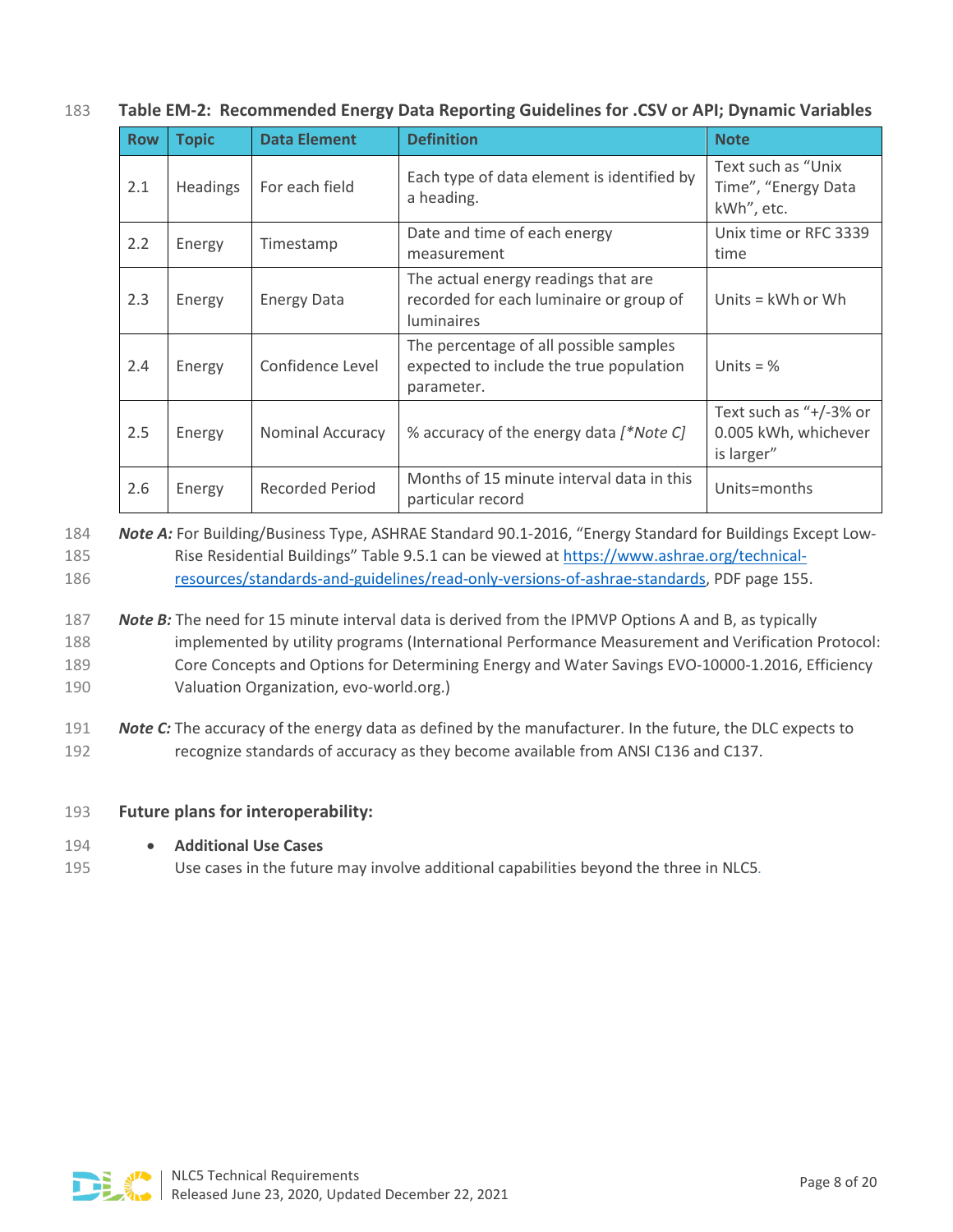#### <span id="page-8-0"></span>**Cybersecurity**

 In alignment with the multi-year cybersecurity plan previously published in versions 3.0 and 4.0 of this document, the DLC is taking the next step to help ensure qualified systems utilize best-practice standards for cybersecurity. The cybersecurity capability is "Required" under NLC5. The criteria have been expanded from NLC V4.0 to offer more options for compliance.

- 201 While the standards in Table CS-1 and services in Table CS-2 can be applied to NLCs, not all of their requirements may be relevant for various applications of lighting control systems.
- Manufacturers and their certification bodies should review each option to identify the appropriate requirements for each system being qualified, and customers should select product requirements based on the risk profile of each project.
- In order to claim the cybersecurity capability, a system must, at the time of qualification, have a valid certification for one or more of the specified standards in Table CS-1, or services in Table CS-2.
- The list of applicable standards in Table CS-1 and services in Table CS-2 will be reviewed for each incremental revision to the Technical Requirements, or annually, whichever comes sooner. Applications referring to a potential new standard or service will only be accepted for review after the new standard or service has been vetted, and an updated set of Technical Requirement has been published. The addition of a new standard or service may only warrant a minor Technical Requirements update, such as from NLC5 to NLC5.1.
- Certification in any one of the four categories of Table CS-1 (Process, Components, System, Cloud Services) is sufficient.
- 216 Table CS-3 describes how DLC reviewers will confirm compliance.
- The DLC will confirm that cybersecurity certification will be valid for at least 12 months after the time of application submission. If the certification will expire within a year, the NLC manufacturer will need to submit a letter of intention of renewal with the application and will need to provide an updated certificate upon its expiration, in compliance with Table CS-2 or CS-3, to avoid being delisted.
- 221 The DLC will confirm cybersecurity certification once a year in July, whether or not a system updates data to the next Technical Requirements version. If a certificate has lapsed, a system will need to recertify in order to avoid being delisted.
- Some cybersecurity certifications offer different levels of compliance based on risk management. For instance, some standards offer lower performance requirements for room level systems that cannot be upgraded to add a permanent internet connection. Therefore, the DLC cybersecurity requirement applies to all systems—with the understanding that comprehensive systems with many capabilities are subject to more rigor, compared to simple systems with few capabilities.
- 229 The grace period for renewals is described below under "Delisting and Next Release". For the new cybersecurity requirement introduced with NLC5, the same grace period is extended to products that have not been previously listed on the DLC QPL.

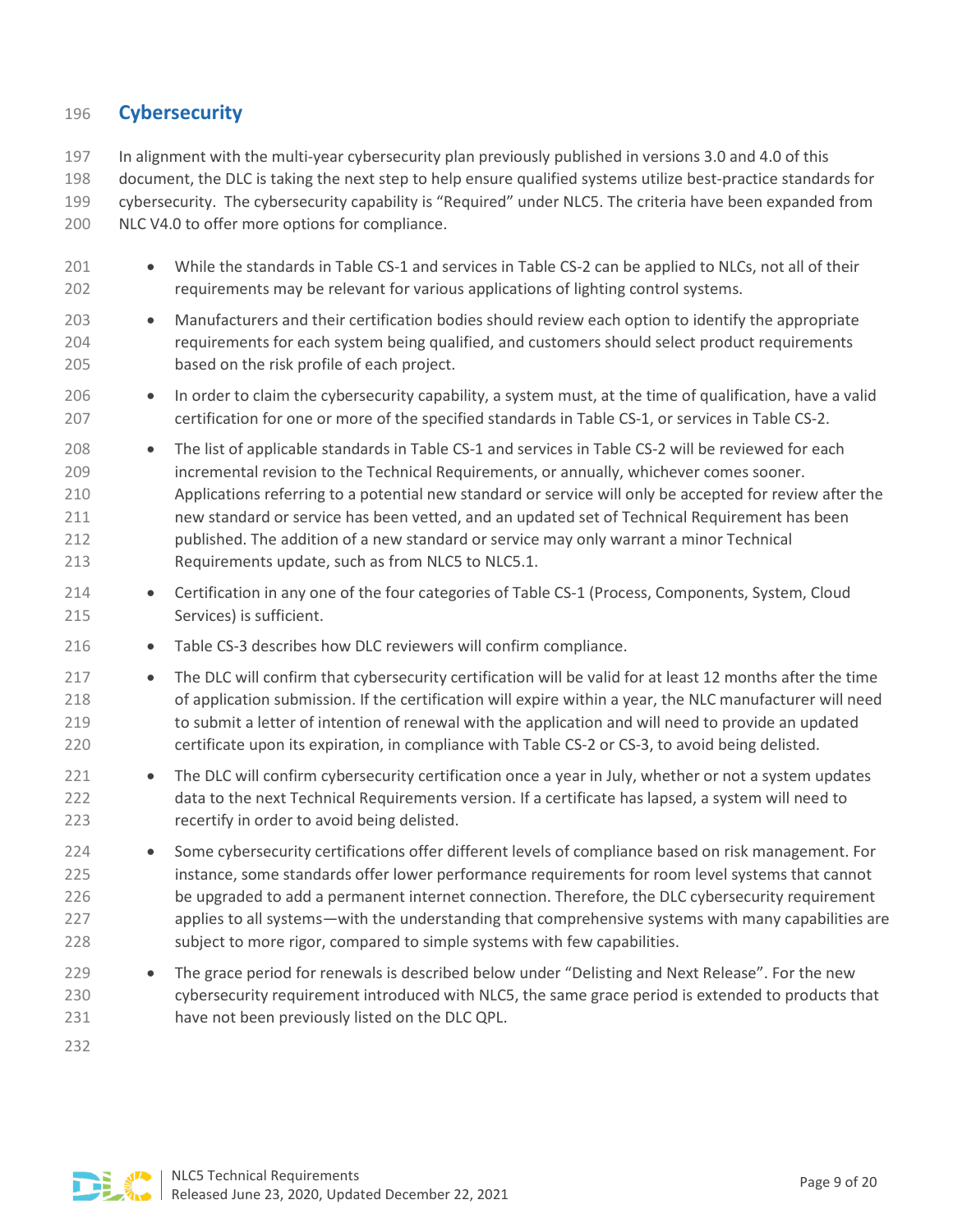| 233                      | Criteria for acceptable cybersecurity standards:                                                                                                                                                               |
|--------------------------|----------------------------------------------------------------------------------------------------------------------------------------------------------------------------------------------------------------|
| 234<br>235               | The DLC recognizes the cybersecurity standards listed in Table CS-1 that meet criteria 1-3 below, and the<br>cybersecurity services listed in Table CS-2 that meet criteria 2-3 below:                         |
| 236                      | 1. Certifiable with a methodology established through either:                                                                                                                                                  |
| 237<br>238<br>239        | a. A voluntary consensus process such as ANSI, ISO, IEC, etc.<br>A federal agency of the USA or Canada<br>b.<br>A collaborative multi-stakeholder engagement process such as the Cloud Security Alliance<br>C. |
| 240                      | 2. Applies to one or more of the following:                                                                                                                                                                    |
| 241<br>242<br>243<br>244 | Product development process lifecycle<br>a.<br><b>Components/Embedded Devices</b><br>b.<br>System<br>$C_{\star}$<br><b>Cloud Services</b><br>d.                                                                |
| 245                      | Includes at least 3 of the following technical content, for (2. b, c, d) above:<br>3.                                                                                                                          |
| 246<br>247<br>248<br>249 | Penetration testing<br>a.<br>Communication robustness testing<br>b.<br>Vulnerability identification testing<br>c.<br>Multiple levels of security<br>d.                                                         |
| 250                      | <b>Definitions:</b>                                                                                                                                                                                            |

- **Cybersecurity:** The practice of defending networked systems and data from malicious attacks.
- **Process:** Standards that address the development process in order to reduce the number of cybersecurity vulnerabilities that are designed into components, systems, and services, and that manifest over the product lifecycle.
- **Components:** Standards that address the cybersecurity of each individual physical end device in a networked system.
- **System:** Standards that address the networked system, including aspects such as authentication, data confidentiality, system integrity, service availability, protocol converters, firewalls, gateways, web servers, and web services interfaces.
- **Cloud Services:** Standards for cloud services that address secure integration with services from a 261 remote cloud computing provider.

#### **List of certifications:**

 Certifications that meet the criteria are listed in Tables CS-1 and CS-2. Once a certification is on this list, the DLC does not expect to remove it with less than two years of notice.

#### **Future plans for cybersecurity:**

The DLC plans to maintain cybersecurity requirements similar to NLC5 for at least two years, with the possible

- addition of new standards as they become available, and minor changes in language if needed for clarification.
- In the meantime, development efforts will explore the potential for more substantial updates after two or
- more years, to keep pace with the fields of cybersecurity and cyber privacy.

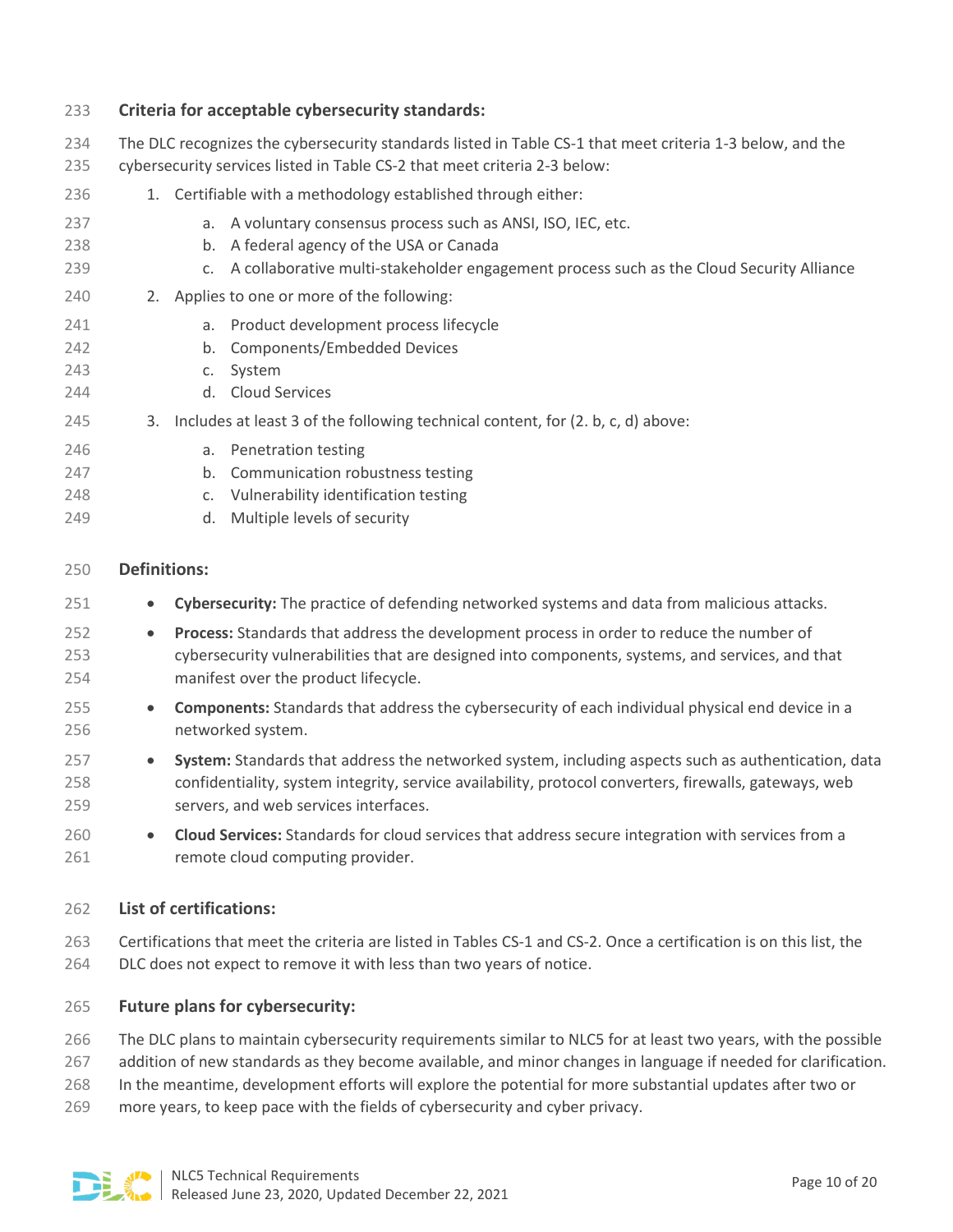#### 270 **Table CS-1: Cybersecurity Standards Recognized by the DLC**

| <b>Standard</b>        | <b>Process</b> | Components/<br><b>Embedded Devices</b> | <b>System</b> | <b>Cloud</b><br><b>Services</b> |
|------------------------|----------------|----------------------------------------|---------------|---------------------------------|
| ANSI/UL 2900-1         |                |                                        |               |                                 |
| ANSI/ISA/IEC 62443     | 62443-4-1      | 62443-4-2                              | 62443-3-3     |                                 |
| SOC <sub>2</sub>       |                |                                        |               |                                 |
| ISO 27001              |                |                                        |               |                                 |
| ISO 27017 (with 27001) |                |                                        |               |                                 |
| FedRAMP                |                |                                        |               |                                 |
| <b>CSA STAR</b>        |                |                                        |               |                                 |
| ioXt                   |                |                                        |               |                                 |
| <b>PSA Certified*</b>  |                |                                        |               |                                 |
|                        |                |                                        |               |                                 |

271 \* Chip Level 2 or 3; with System Software Level 1,2 or 3 and/or Device Level 1,2 or 3

#### 272 **Table CS-2: Cybersecurity Services Recognized by the DLC**

| <b>Service</b>                                                    | <b>Proof of Compliance</b>                  |
|-------------------------------------------------------------------|---------------------------------------------|
| UL IoT Security Rating (UL 1376)                                  | Copy of certificate or letter from UL       |
| <b>CSA Cybersecurity Verification</b><br>Program (CVP) (CSA T200) | Copy of certificate or letter from CSA      |
| Intertek Cyber Assured                                            | Copy of certificate or letter from Intertek |

273

#### 274 **Table CS-3: Proof of Cybersecurity Standard Compliance**

275 *Renewal is required at least every 3 years in order for a certificate to remain valid.*

| <b>Standard</b>  | <b>Proof of Compliance</b>                                                                                                                                                                                                                                                                                                          |
|------------------|-------------------------------------------------------------------------------------------------------------------------------------------------------------------------------------------------------------------------------------------------------------------------------------------------------------------------------------|
| ANSI/UL 2900-1   | Certification claim listed on applicant's website, plus a compliance letter or copy<br>of certificate issued by an accredited certification body.                                                                                                                                                                                   |
| <b>IEC 62443</b> | ISASecure registry of a component, system, or Certified Development<br>Organization at https://www.isasecure.org/en-US/End-Users/<br>or<br>Copy of IECEE certificate, or listed at https://certificates.iecee.org/ods/cb hm.xsp<br>or<br>Copy of certificate from other accredited agency, such as UL, VDE, DEKRA, etc.             |
| SOC <sub>2</sub> | Certification claim listed on applicant's website, plus a compliance letter from 3rd<br>party auditor.                                                                                                                                                                                                                              |
| ISO 27001        | Copy of an accredited certification from a member of the ANSI-ASQ National<br>Accreditation Board as listed at http://anabdirectory.remoteauditor.com/<br>$\overline{or}$<br>Copy of an accredited certification from an organization accredited as<br>"Management Systems Certification Bodies" for ISO 27001 by the International |
|                  | Accreditation Service (IAS) at https://www.iasonline.org/search-accredited-<br>organizations-2/                                                                                                                                                                                                                                     |
| ISO 27017 (with  | Copy of an accredited certification from a member of the ANSI-ASQ National                                                                                                                                                                                                                                                          |
| 27001)           | Accreditation Board as listed at http://anabdirectory.remoteauditor.com/                                                                                                                                                                                                                                                            |

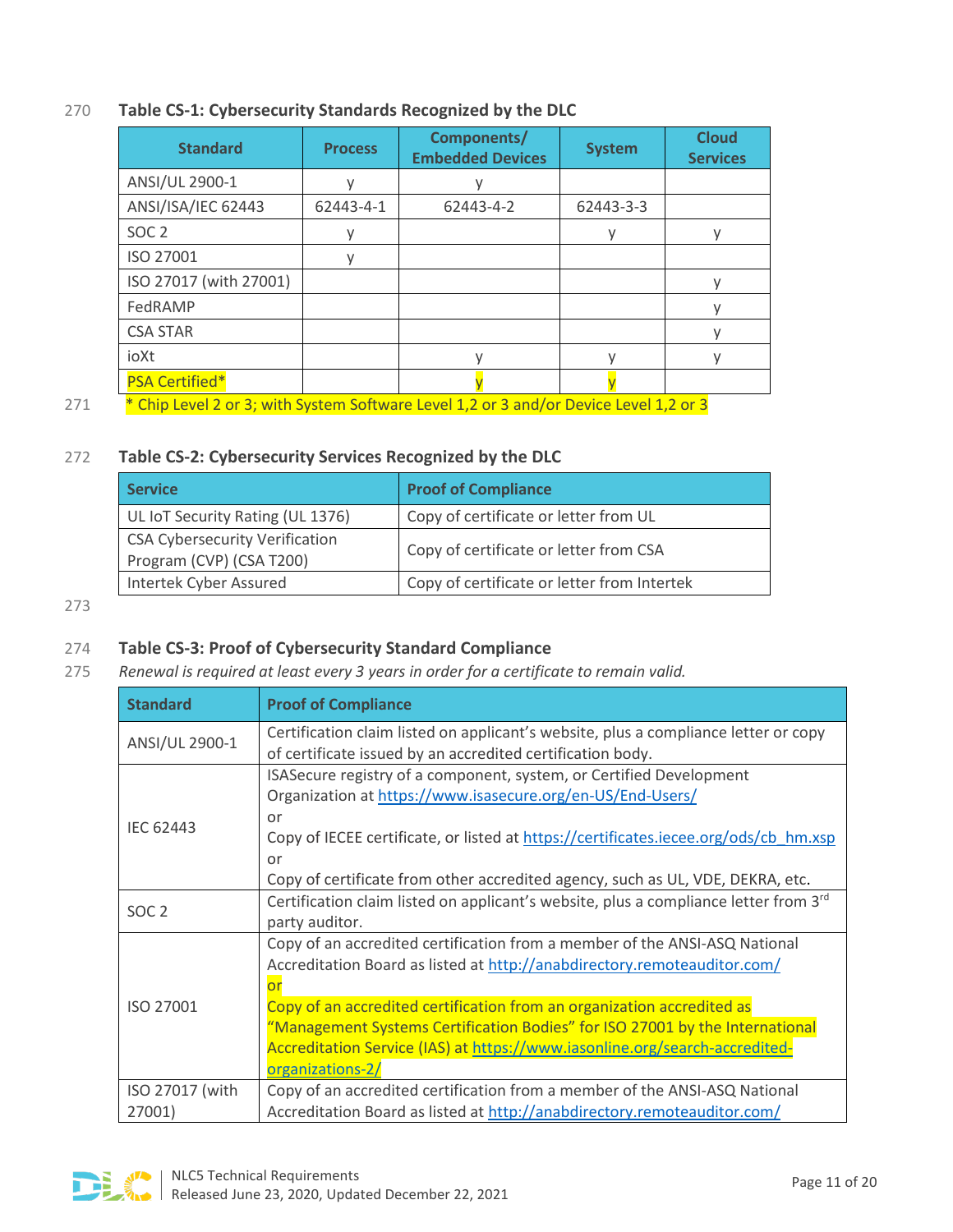|                      | "Authorized" at                                                                      |
|----------------------|--------------------------------------------------------------------------------------|
| FedRAMP              | https://marketplace.fedramp.gov/#/products?status=Compliant;FedRAMP%20Re             |
|                      | ady&sort=productName                                                                 |
| <b>CSA STAR</b>      | "Certification" or "Attestation" at https://cloudsecurityalliance.org/star/registry/ |
| ioXt                 | Copy of ioXt certificate or letter from accredited testing organization or certified |
|                      | at https://compliance.ioxtalliance.org/products                                      |
| <b>PSA Certified</b> | Listed at https://www.psacertified.org/certified-products/ with Chip Level 2 or 3;   |
|                      | plus System Software Level 1,2 or 3 and/or Device Level 1,2 or 3                     |

276

# <span id="page-11-0"></span><sup>277</sup> **Delisting and Next Release**

#### 278 **NLC Version 3.0 delisting:**

279 NLC3 listed systems will be delisted on October 31, 2020, unless they have been updated to NLC5 with 280 cybersecurity.

#### 281 **NLC Version 4.0 delisting:**

- 282 Any NLC4 systems that have not been updated to NLC5 (that is, that do not have DLC-recognized
- 283 cybersecurity) will be delisted on February 28, 2022. (This date has been extended from October 31, 2021
- 284 because of COVID-19-related complications in product development.) Before February 28, 2022, if a new
- 285 system applies without cybersecurity or a listed system reapplies without cybersecurity, the system will be
- 286 listed as NLC4 until proof of cybersecurity is submitted. When cybersecurity proof is accepted by the DLC, the
- 287 listing version will be updated to match the application version most recently submitted for that system.

#### 288 **Timeline of the next Technical Requirements release:**

- 289 The current plan for delisting products qualified as NLC4 is shown below. Delisting of products without
- 290 cybersecurity will occur on February 28, 2022.

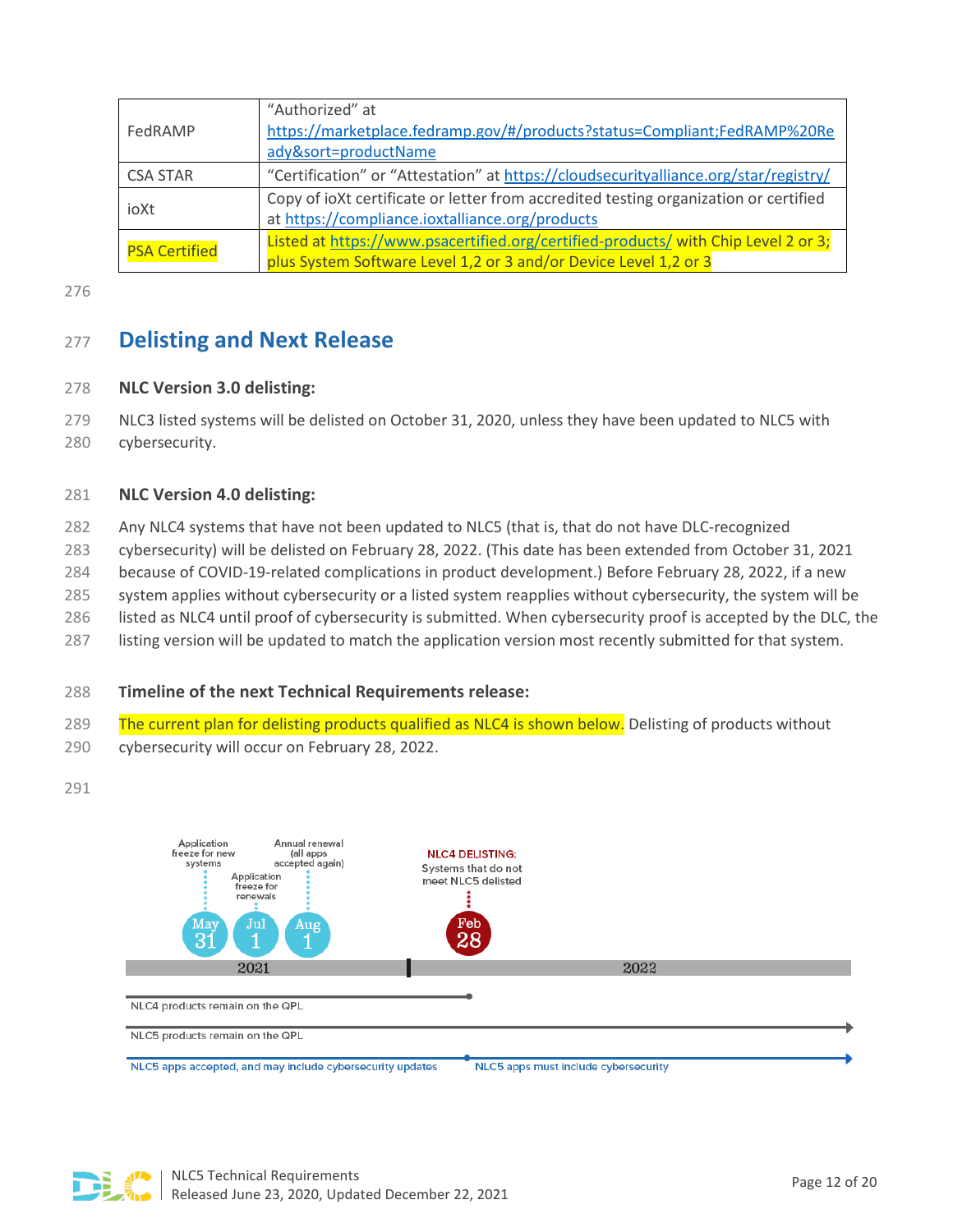# <span id="page-12-0"></span><sup>293</sup> **Requirements for Interior Lighting Systems**

294 For interior lighting systems, Table 1 summarizes general "Required" and "Reported" system capabilities, and

295 Table 1.1 summarizes "Required" and "Reported" system capabilities pertaining to Interoperability.

#### 296 **Table 1: "Required" and "Reported" Capabilities for Interior Lighting Systems**

| 'Required' Interior System Capabilities | 'Reported' Interior System Capabilities             |
|-----------------------------------------|-----------------------------------------------------|
| Networking of Luminaires and Devices    | <b>Control Persistence</b>                          |
| <b>Occupancy Sensing</b>                | Scheduling                                          |
| Daylight Harvesting/Photocell Control   | Device Monitoring/Remote Diagnostics                |
| High-End Trim                           | Type of User Interface                              |
| Zoning                                  | Luminaire Level Lighting Control (LLLC, integrated) |
| Individual Addressability               | <b>Personal Control</b>                             |
| <b>Continuous Dimming</b>               | Plug Load Control                                   |
| Cybersecurity                           | <b>Emergency Lighting</b>                           |
|                                         | <b>Color Changing/Tuning</b>                        |
|                                         | Ease of Implementation                              |
|                                         | Scene Control                                       |

297

#### 298 **Table 1.1: Interior Lighting System Capabilities Focused on Interoperability**

| 'Required' Interior System Capabilities       | 'Reported' Interior System Capabilities |
|-----------------------------------------------|-----------------------------------------|
| Energy Monitoring (except room-based systems) | Energy Monitoring (room-based systems)  |
|                                               | Load Shedding/Demand Response           |
|                                               | <b>External Systems Integration</b>     |

299

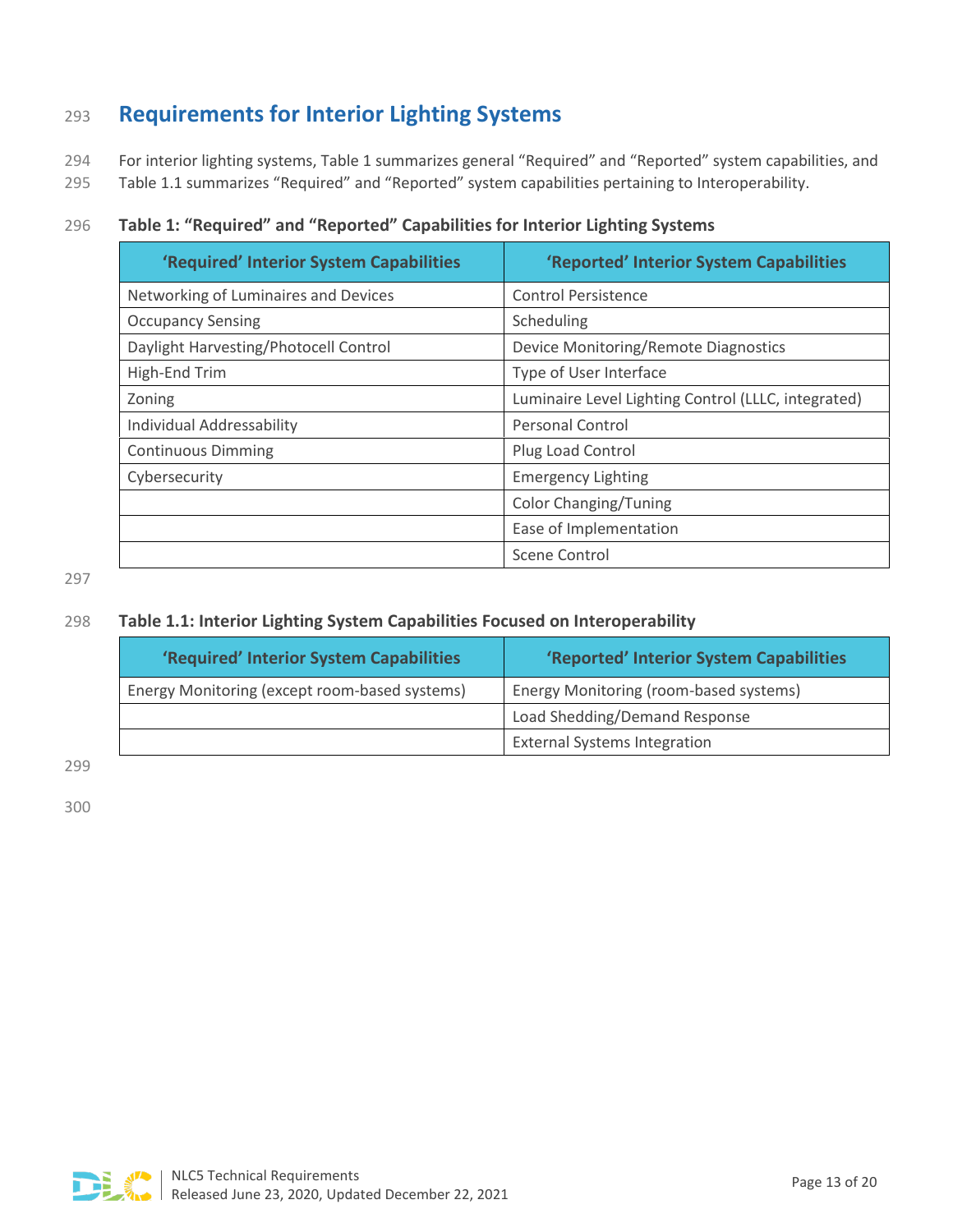# <span id="page-13-0"></span><sup>301</sup> **Requirements for Exterior Lighting Systems**

302 For exterior lighting systems, Table 2 summarizes general "Required" and "Reported" system capabilities, and

303 Table 2.1 summarizes "Required" and "Reported" system capabilities pertaining to Interoperability.

#### 304 **Table 2: "Required" and "Reported" Capabilities for Exterior Lighting Systems**

| 'Required' Exterior System Capabilities         | 'Reported' Exterior System Capabilities             |
|-------------------------------------------------|-----------------------------------------------------|
| Networking of Luminaires and Devices            | <b>Control Persistence</b>                          |
| <b>Occupancy Sensing AND/OR Traffic Sensing</b> | Device Monitoring/Remote Diagnostics                |
| Daylight Harvesting/Photocell Control           | Type of User Interface                              |
| High-End Trim                                   | Luminaire Level Lighting Control (LLLC, integrated) |
| Zoning                                          | <b>Emergency Lighting</b>                           |
| Individual Addressability                       | <b>Color Changing/Tuning</b>                        |
| <b>Continuous Dimming</b>                       | Ease of Implementation                              |
| Scheduling                                      | Scene Control                                       |
| Cybersecurity                                   |                                                     |

305

#### 306 **Table 2.1: Exterior Lighting System Capabilities Focused on Interoperability**

| 'Required' Exterior System Capabilities | 'Reported' Exterior System Capabilities |
|-----------------------------------------|-----------------------------------------|
| <b>Energy Monitoring</b>                | Load Shedding/Demand Response           |
|                                         | <b>External Systems Integration</b>     |

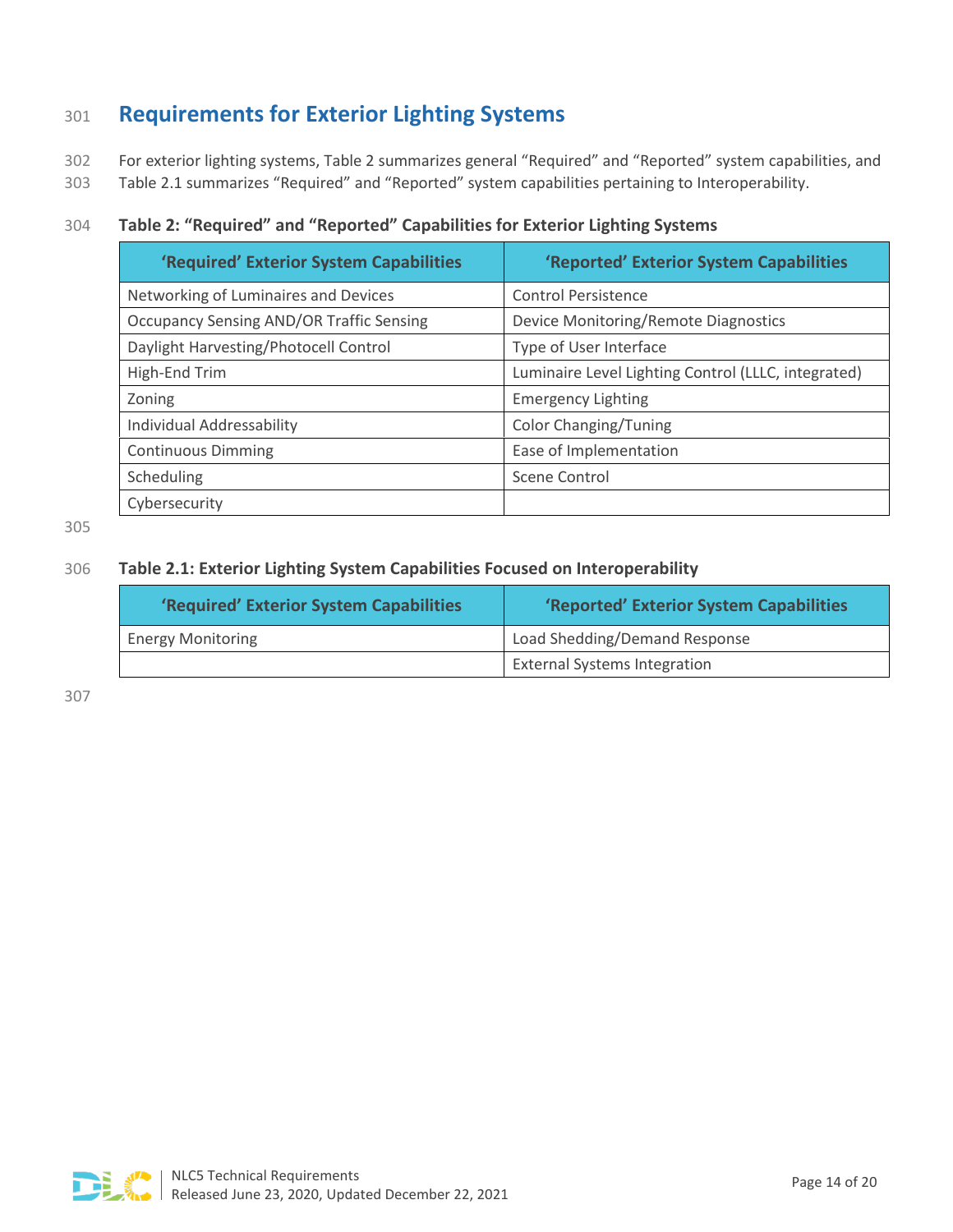# <span id="page-14-0"></span><sup>308</sup> **Capability and Requirement Definitions**

- 309 Table 3 provides a definition of each capability. This table applies to both Interior and Exterior systems, except
- 310 where noted. If an applicant answers 'yes' to a capability definition in Table 3, that capability can be claimed.
- 311 If an applicant answers 'no', then the capability cannot be claimed. The DLC NLC application form specifies in
- 312 more detail the information the DLC asks about each capability, and the information that will be published on
- 313 the QPL. Beyond the basic definitions shown in Table 3, the DLC NLC application contains additional questions
- 314 about most capabilities. After answering 'yes' to the first key question about a capability, an applicant can
- 315 answer additional questions about that capability with any well-documented response.
- 316 Note: Some NLC systems control luminaires and retrofit kits, and some NLC systems control lamps within
- 317 luminaires. The latter systems use a wireless controller integrated inside each lamp. The "luminaires/lamps"
- 318 phrase indicates that a requirement applies to luminaires and retrofit kits if an NLC system controls luminaires
- 319 and retrofit kits; and the requirement applies to lamps if an NLC system controls lamps.

| <b>Row</b>     | <b>Capability</b>                                    | <b>Definition</b>                                                                                                                                                                                                                                                                                                                         |  |
|----------------|------------------------------------------------------|-------------------------------------------------------------------------------------------------------------------------------------------------------------------------------------------------------------------------------------------------------------------------------------------------------------------------------------------|--|
| 1              | Networking of<br>Luminaires and<br><b>Devices</b>    | The capability of individual luminaires/lamps and control devices to exchange<br>digital data with other luminaires/lamps and control devices on the system.<br>This capability is required at the room, space, or area level, but not at the<br>whole building level or beyond (e.g. non-lighting systems, or the internet).             |  |
| $\overline{2}$ | Occupancy<br>Sensing                                 | The capability to affect the operation of lighting equipment based upon<br>detecting the presence or absence of people in a space or exterior<br>environment.                                                                                                                                                                             |  |
|                |                                                      | Exterior systems must include either occupancy sensing or traffic sensing.<br>They may include both, but that is not required.                                                                                                                                                                                                            |  |
| 3              | <b>Traffic Sensing</b>                               | The capability to affect the operation of lighting or other equipment based<br>upon detecting the presence or absence of moving vehicles in an area.                                                                                                                                                                                      |  |
|                |                                                      | Systems may satisfy this requirement through external systems integration as<br>described below in lieu of in-system sensors if another source of data is used<br>for presence or absence detection.                                                                                                                                      |  |
|                |                                                      | Exterior systems must include either occupancy sensing or traffic sensing.<br>They may include both, but that is not required.                                                                                                                                                                                                            |  |
| 4              | Daylight<br>Harvesting /<br><b>Photocell Control</b> | The capability to automatically affect the operation of lighting or other<br>equipment based on the amount of daylight and/or ambient light that is<br>present in a space, area, or exterior environment. This capability is typically<br>called daylight harvesting for interior systems, and photocell control for<br>exterior systems. |  |

#### 320 **Table 3: Definitions of Capabilities & Requirements**

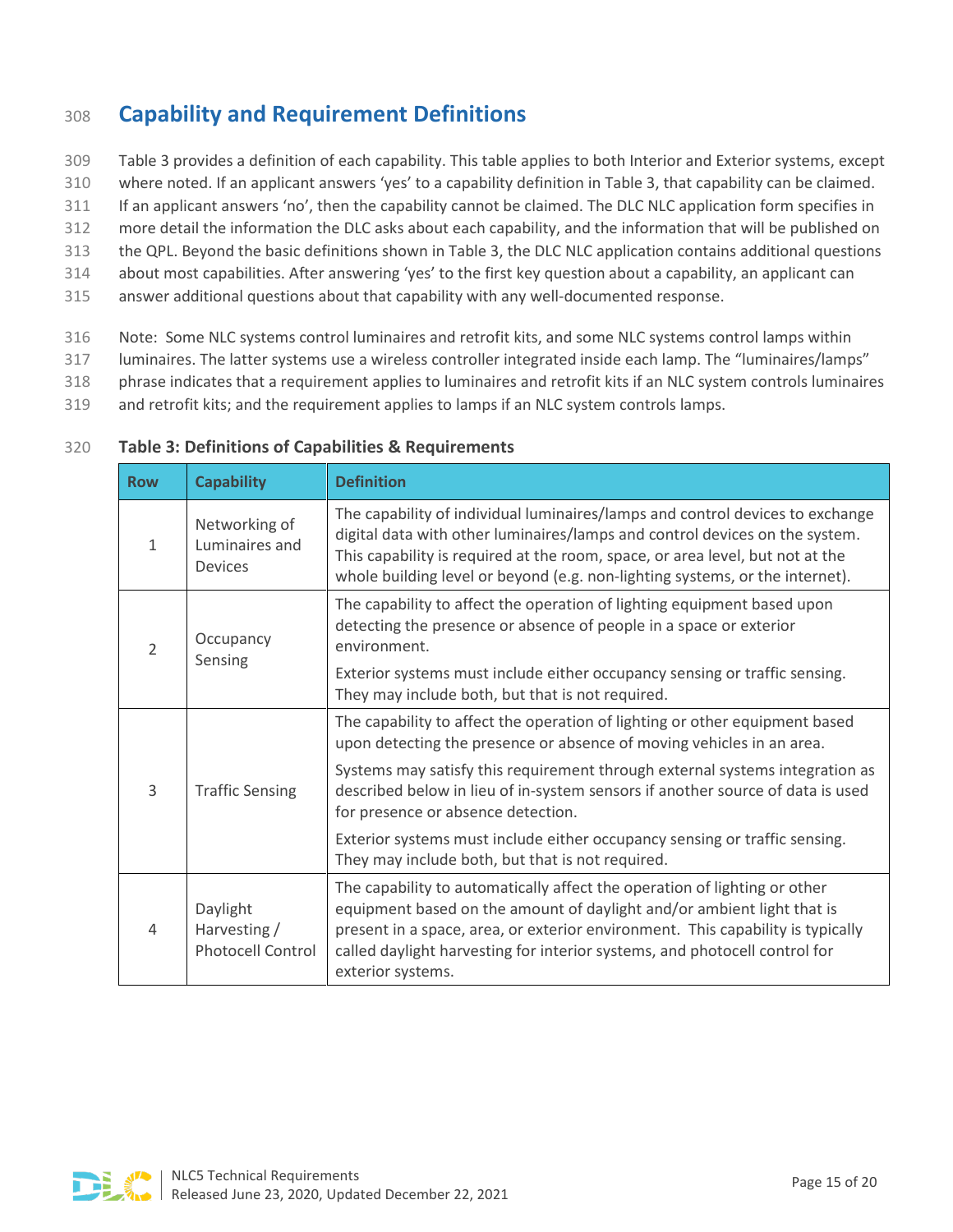| <b>Row</b>     | <b>Capability</b>            | <b>Definition</b>                                                                                                                                                                                                                                                                                                                                                                                     |
|----------------|------------------------------|-------------------------------------------------------------------------------------------------------------------------------------------------------------------------------------------------------------------------------------------------------------------------------------------------------------------------------------------------------------------------------------------------------|
| 5              | High-End Trim*               | The capability to set the maximum light output to a less-than-maximum state<br>of an individual or group of luminaires/lamps at the time of installation or<br>commissioning. High-end trim must be field reconfigurable. This capability is<br>distinct from automatic compensation for lumen depreciation, which<br>automatically increases output as a system operates over time.                  |
|                |                              | *While the DLC specifically requires "High-end trim", some manufacturers<br>refer to this capability as "task tuning" or "tuning" within their system<br>interfaces. Refer to NEMA LSD 64-2014 for definitions of lighting controls<br>terminology.                                                                                                                                                   |
| 6              | Zoning                       | The capability to group luminaires/lamps and form unique lighting control<br>zones for a control strategy via software-defined means, and not via physical<br>configuration of mechanical or electrical installation details (e.g. wiring).                                                                                                                                                           |
|                |                              | Interior: Zoning is required for occupancy sensing, high-end trim, and daylight<br>harvesting control strategies except for systems that feature luminaire level<br>lighting control (LLLC) capabilities as defined in these requirements under<br>"Reported Capabilities", in which case zoning is only required for occupancy<br>sensing and high-end trim control strategies.                      |
|                |                              | Exterior: Zoning is required for high-end trim.                                                                                                                                                                                                                                                                                                                                                       |
| 7              | Individual<br>Addressability | The ability to uniquely identify and/or address each individual<br>luminaire/lamp, sensor, controller, and user interface device in the lighting<br>system, allowing for configuration and re-configuration of devices and control<br>zones independent of electrical circuiting.                                                                                                                     |
| 8              | Continuous<br>Dimming        | The capability of a control system to provide control with sufficient resolution<br>in output (100+ steps) to support light level changes perceived as smooth (as<br>opposed to step dimming with a small number of discrete light levels).                                                                                                                                                           |
| $\overline{9}$ | Control<br>Persistence       | The capability of a networked lighting control system's lowest-level ("edge<br>device") luminaire/lamp controllers to execute three energy saving strategies<br>(occupancy sensing, daylight harvesting, and high-end trim) at a room-level,<br>or finer, resolution in the absence of communications with the next higher<br>networked element in the system's topology.                             |
| 10             | Scheduling                   | The capability to automatically affect the operation of lighting equipment<br>based on time of day. Scheduling capability is reported for interior systems<br>and required for exterior systems. Exterior systems are required to have time-<br>based scheduling, and "astronomical" scheduling functionality for sunrise and<br>sunset programming, based on geographical location and time of year. |

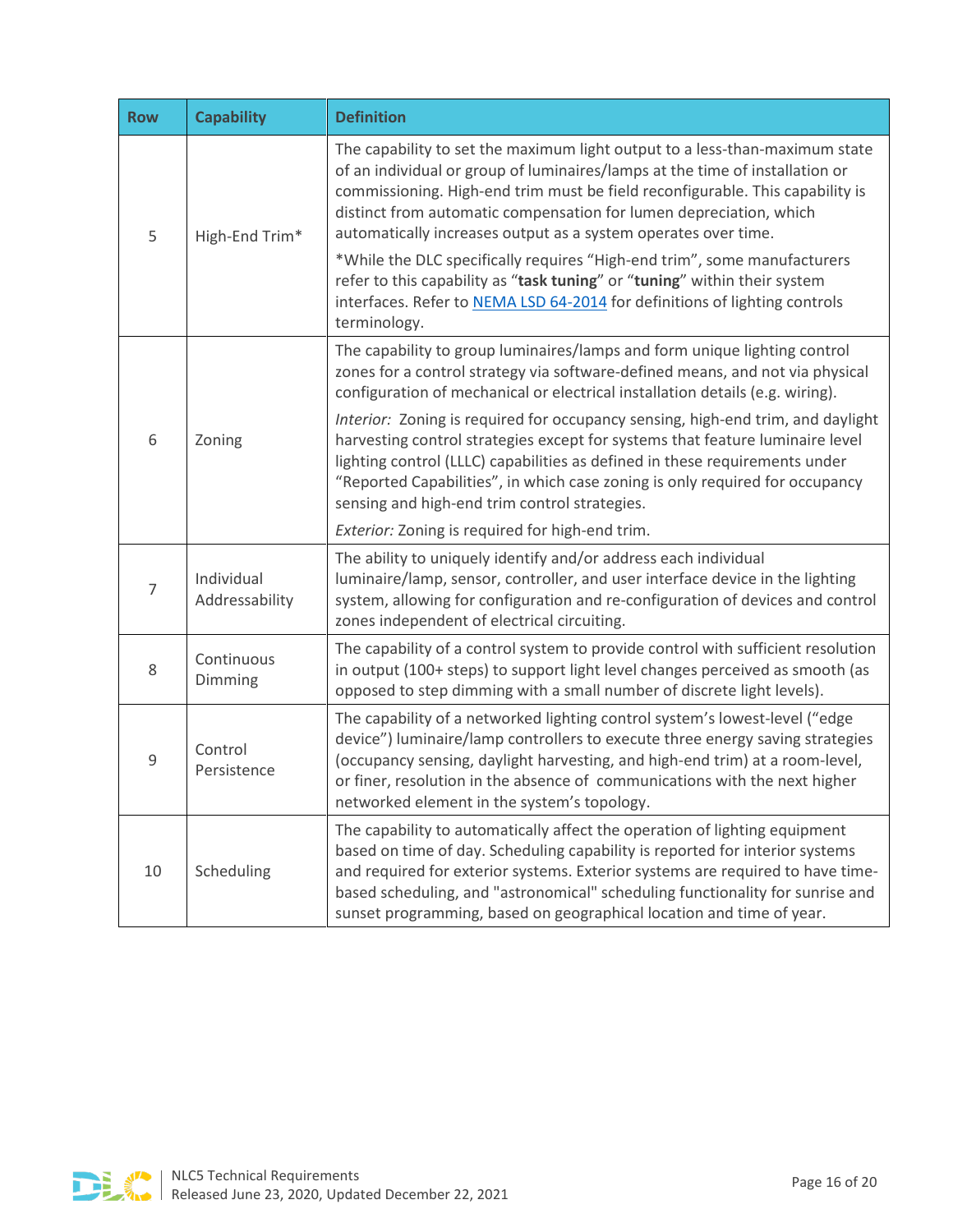| <b>Row</b> | <b>Capability</b>                                      | <b>Definition</b>                                                                                                                                                                                                                                                                                                                                                                                                                                                                                                                                                                                                                                                                                                                                                                                                                                                                                                                                                                                                                                                                                                                                                                                                                                                                                                                                                                                                                                                                                                                                                                                                                                                                                                                                                                                                                                                                                                                                                                                                                                                                                                                                              |  |  |
|------------|--------------------------------------------------------|----------------------------------------------------------------------------------------------------------------------------------------------------------------------------------------------------------------------------------------------------------------------------------------------------------------------------------------------------------------------------------------------------------------------------------------------------------------------------------------------------------------------------------------------------------------------------------------------------------------------------------------------------------------------------------------------------------------------------------------------------------------------------------------------------------------------------------------------------------------------------------------------------------------------------------------------------------------------------------------------------------------------------------------------------------------------------------------------------------------------------------------------------------------------------------------------------------------------------------------------------------------------------------------------------------------------------------------------------------------------------------------------------------------------------------------------------------------------------------------------------------------------------------------------------------------------------------------------------------------------------------------------------------------------------------------------------------------------------------------------------------------------------------------------------------------------------------------------------------------------------------------------------------------------------------------------------------------------------------------------------------------------------------------------------------------------------------------------------------------------------------------------------------------|--|--|
| 11         | Energy<br>Monitoring                                   | The capability of a system to report the energy consumption of a<br>luminaire/lamp and/or a group of luminaires/lamps.<br>Individual luminaire/lamp monitoring as well as energy monitoring on<br>dedicated lighting circuits is acceptable.<br>The method by which the system implements this capability must be<br>$\bullet$<br>clearly described, including whether the system provides automated<br>energy measurement or relies on numerical manual input during<br>system setup for accurate measurement (such as inputting the<br>wattage of each luminaire/lamp in a project).<br>Reference consists of one or both of:<br>Sample .CSV file with documentation<br>$\circ$<br>API documentation<br>$\circ$<br>The basic, "required" capability of energy monitoring is aligned with<br>ASHRAE 90.1-2016 Section 8.4.3, as follows:<br>Energy use by interior lighting (if applicable), exterior lighting<br>$\bigcirc$<br>(if applicable) and receptacle circuits (if monitored by the<br>NLC) can be monitored independently.<br>For buildings with tenants, the data for each tenant space can<br>$\bigcirc$<br>be reported to each tenant.<br>The lighting system energy use can be recorded at least once<br>$\circ$<br>every 15 minutes and reported at least hourly, daily, monthly,<br>and annually, or recorded and reported upon state change.<br>Energy use data can be transmitted to a building control<br>$\circ$<br>system (if present) and graphically displayed.<br>System shall be able to store data for at least 24 months.<br>$\bigcirc$<br>Energy monitoring is "reported" for room-based systems, but not<br>"required". In order for room-based systems to claim the optional<br>energy monitoring capability:<br>Energy data can be retrieved by a user in the room when<br>$\circ$<br>required - hourly, daily, monthly or yearly; or on demand.<br>Energy data can be retrieved in the form of a CSV file and/or<br>API.<br>In order for a system to qualify for the room-based exemption, the<br>DLC review process will confirm that the product claims only "Room<br>or Zone" for interior scope as listed on the DLC QPL. |  |  |
| 12         | <b>Device</b><br>Monitoring /<br>Remote<br>Diagnostics | The capability to monitor, diagnose, and report operational performance<br>including system and/or component failures.                                                                                                                                                                                                                                                                                                                                                                                                                                                                                                                                                                                                                                                                                                                                                                                                                                                                                                                                                                                                                                                                                                                                                                                                                                                                                                                                                                                                                                                                                                                                                                                                                                                                                                                                                                                                                                                                                                                                                                                                                                         |  |  |
| 13         | Type of User<br>Interface                              | The type of interface provided by the control system for users to read and<br>adjust control system settings during system start-up, commissioning, and/or<br>ongoing operation.                                                                                                                                                                                                                                                                                                                                                                                                                                                                                                                                                                                                                                                                                                                                                                                                                                                                                                                                                                                                                                                                                                                                                                                                                                                                                                                                                                                                                                                                                                                                                                                                                                                                                                                                                                                                                                                                                                                                                                               |  |  |

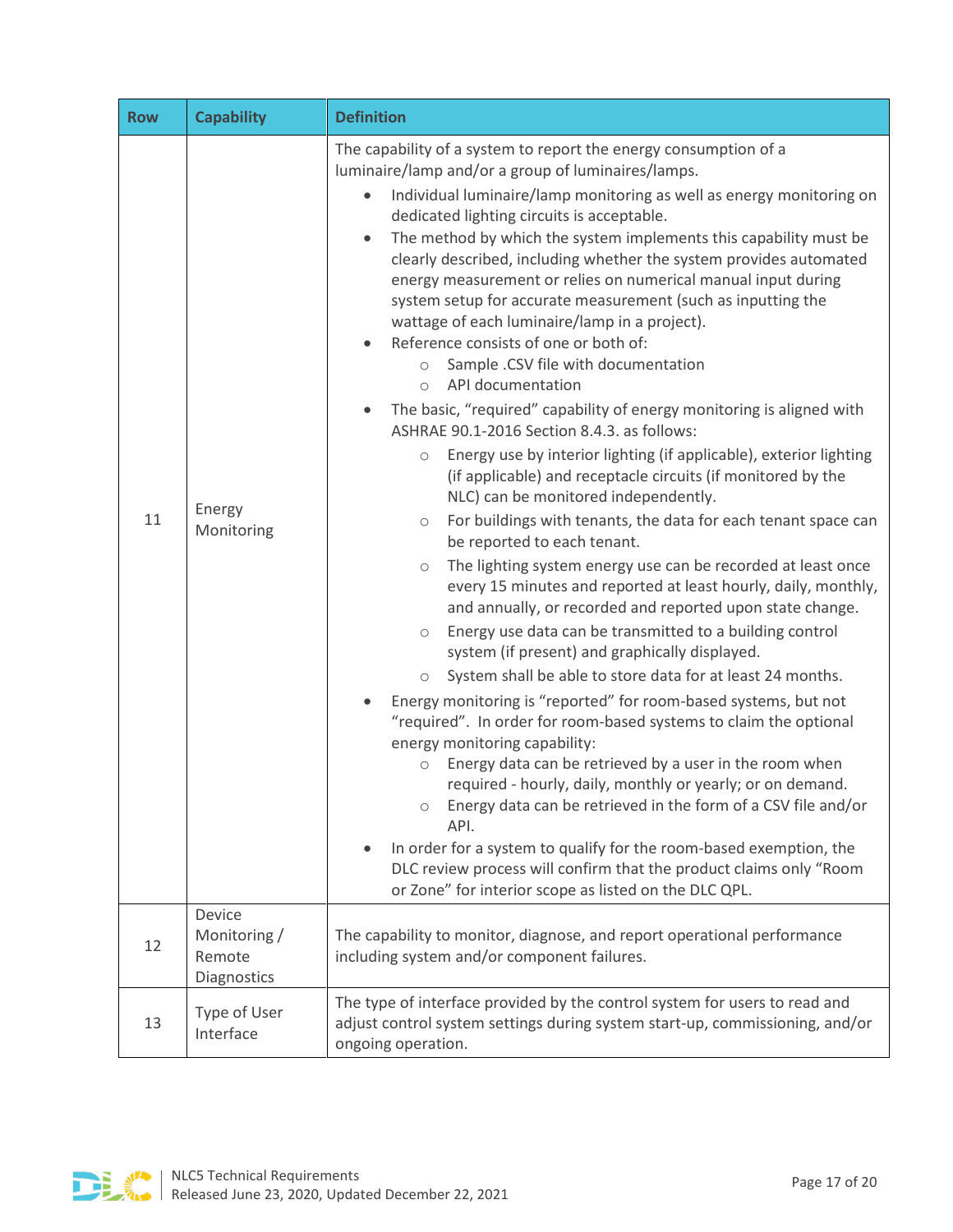| <b>Row</b> | <b>Capability</b>                                                | <b>Definition</b>                                                                                                                                                                                                                                                                                                                                                                                                                                                                                                                                                                                                                                    |
|------------|------------------------------------------------------------------|------------------------------------------------------------------------------------------------------------------------------------------------------------------------------------------------------------------------------------------------------------------------------------------------------------------------------------------------------------------------------------------------------------------------------------------------------------------------------------------------------------------------------------------------------------------------------------------------------------------------------------------------------|
| 14         | Luminaire Level<br><b>Lighting Control</b><br>(LLLC, integrated) | The capability to have a networked occupancy sensor and ambient light<br>sensor installed for each luminaire or kit, and directly integrated or embedded<br>into the form factor during the luminaire or kit manufacturing process.                                                                                                                                                                                                                                                                                                                                                                                                                  |
|            |                                                                  | In addition to these required integrated components, LLLC systems must have<br>control persistence capability as described in this document.                                                                                                                                                                                                                                                                                                                                                                                                                                                                                                         |
|            |                                                                  | To demonstrate commercial availability of the integrated component options,<br>at least one family, luminaire or kit with integrated control must be verified by<br>the DLC. Manufacturers may choose whether or not to list this information<br>publicly on the QPL.                                                                                                                                                                                                                                                                                                                                                                                |
|            | <b>Personal Control</b>                                          | The capability for individual users to adjust to their personal preferences, via<br>networked means, the illuminated environment of a light fixture or group on<br>of light fixtures in a specific task area. The publicly available information must<br>clearly describe a control interface for use by a single individual who does not<br>have access to system-wide settings.                                                                                                                                                                                                                                                                    |
|            |                                                                  | A wireless dimmer switch may only be considered a personal control interface<br>if product documentation:                                                                                                                                                                                                                                                                                                                                                                                                                                                                                                                                            |
| 15         |                                                                  | shows that the physical configuration is suitable for workstation use<br>(i.e. a small, self-contained unit without any external wiring, suitable<br>for use as a handheld remote control), and<br>describes configuration for personal control within a larger area.                                                                                                                                                                                                                                                                                                                                                                                |
|            |                                                                  | A software-based interface may only be considered personal control if                                                                                                                                                                                                                                                                                                                                                                                                                                                                                                                                                                                |
|            |                                                                  | product documentation:<br>shows it provides a specific interface intended for personal control by<br>an individual user within a subsection of a larger space, and that<br>the interface only allows access to personal control functions for the<br>$\bullet$<br>light fixtures in the specific areas being controlled (i.e. each occupant<br>can control their own area, but not their neighbors' areas).                                                                                                                                                                                                                                          |
| 16         | Load Shedding/<br>Demand<br>Response                             | The capability to reduce the energy consumption of a lighting system, in a<br>pre-defined way, on a temporary basis, in response to a demand response<br>signal without manual intervention. The method by which the system<br>implements this capability (managed by NLC and/or BMS) must be clearly<br>described in the publicly available reference(s). The method for pre-defining<br>the system behavior for temporary load reduction must be accessible through<br>a user interface. The data the NLC can receive and interpret from other<br>networked systems must include at least a signal that can be used for<br>purposes such as LS/DR. |
| 17         | Plug Load Control                                                | The capability to control the power delivered to receptacles through<br>scheduling or occupancy sensing. The method by which the system<br>implements this capability must be clearly described in the publicly available<br>reference(s).                                                                                                                                                                                                                                                                                                                                                                                                           |

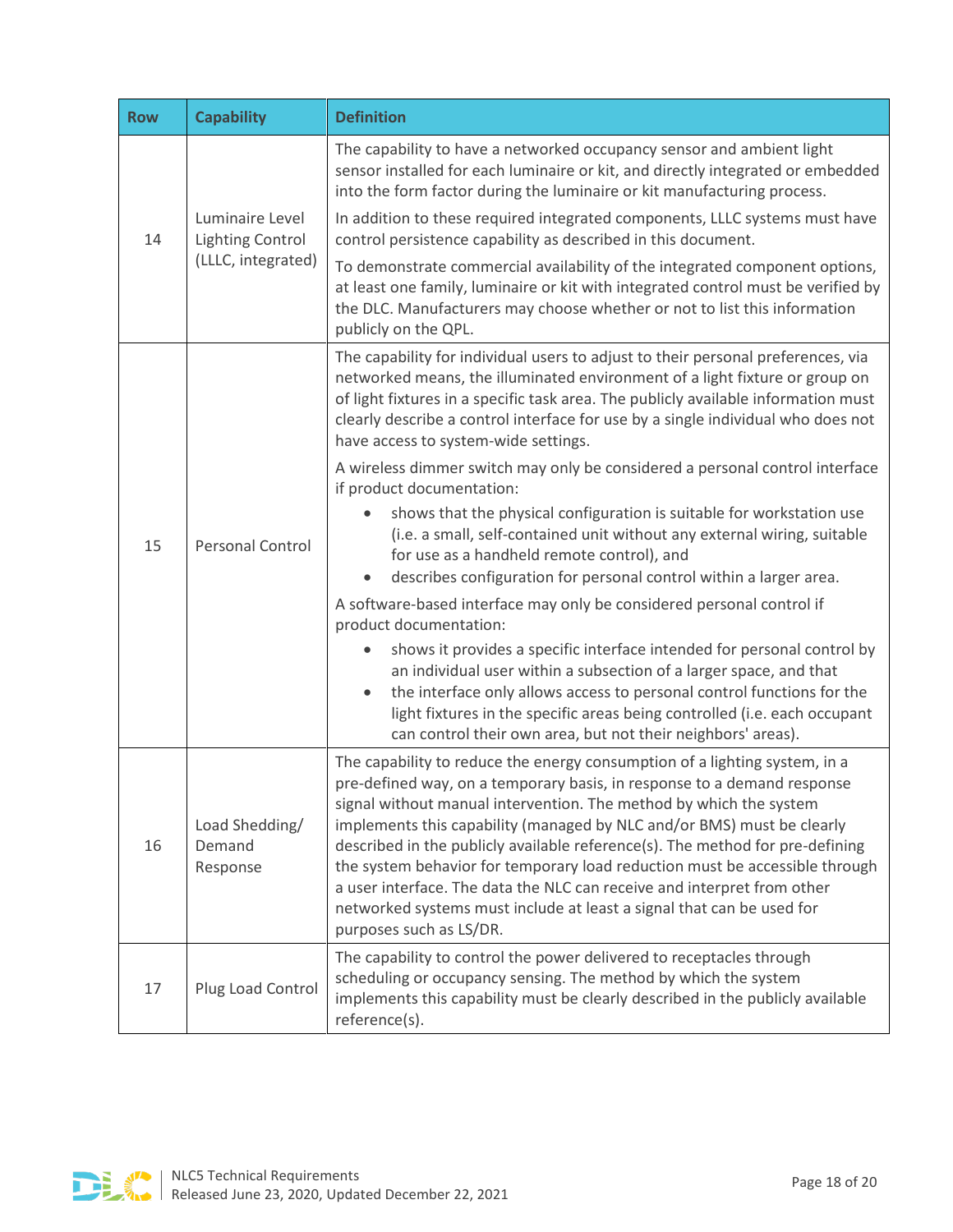| <b>Row</b> | <b>Capability</b>                                                                           | <b>Definition</b>                                                                                                                                                                                                                                                                                                                                                                                                                                                                                                                                                                                                                                                                                                                                                                                                                                                                                                                                                                |  |  |
|------------|---------------------------------------------------------------------------------------------|----------------------------------------------------------------------------------------------------------------------------------------------------------------------------------------------------------------------------------------------------------------------------------------------------------------------------------------------------------------------------------------------------------------------------------------------------------------------------------------------------------------------------------------------------------------------------------------------------------------------------------------------------------------------------------------------------------------------------------------------------------------------------------------------------------------------------------------------------------------------------------------------------------------------------------------------------------------------------------|--|--|
| 18         | <b>External Systems</b><br>Integration (e.g.<br>BMS, EMS, HVAC,<br>Lighting, API,<br>Cloud) | The capability to exchange data with other networked systems such as<br>building or energy management systems (BMS/EMS), heating ventilation and<br>air conditioning (HVAC) systems, or other lighting and building systems via<br>BACnet, Modbus, LonWorks or other open protocols, application program<br>interface (API) or other methods. In order to claim this "Reported" capability,<br>the data available from the NLC for exchange with other networked systems<br>must include occupancy status at the zone, space, or area level and energy<br>data at the zone-, circuit- or system-level. The data the NLC can receive and<br>interpret from other networked systems must be digital, that can be used for<br>purposes such as scene control, zones, groups, areas, regions, and/or presets.<br>The method, including formats and languages, by which the system<br>implements this capability must be clearly described in the publicly available<br>reference(s). |  |  |
| 19         | Emergency<br>Lighting                                                                       | Publicly available documentation illustrating how a system's luminaires<br>connect with an emergency power source.<br>The QPL will provide the URL(s) for online documentation provided by<br>manufacturers for system designers to refer to. This documentation will<br>identify wiring diagrams, required components, and/or application guides<br>needed to understand design considerations for integrating the system into<br>an emergency lighting system.                                                                                                                                                                                                                                                                                                                                                                                                                                                                                                                 |  |  |
| 20         | Cybersecurity                                                                               | A cybersecurity certification that meets the DLC criteria. The current<br>standards are shown in Table CS-1 and listed here:<br>ANSI/UL 2900-1<br><b>IEC 62443</b><br>SOC <sub>2</sub><br>$\bullet$<br>ISO 27001<br>$\bullet$<br>ISO 27017 (with 27001)<br>$\bullet$<br>FedRAMP<br><b>CSA STAR</b><br>ioXt<br>$\bullet$<br>The current services are shown in Table CS-2 and listed here:<br>UL IoT Security Rating (UL 1376)<br>CSA Cybersecurity Verification Program (CVP) (CSA T200)<br>$\bullet$<br>Intertek Cyber Assured<br>$\bullet$<br>Documentation requirements to demonstrate certification are shown in<br>Tables CS-2 and CS-3.                                                                                                                                                                                                                                                                                                                                     |  |  |
| 21         | Color Changing /<br>Tuning                                                                  | The capability to alter the output and color of tunable white and/or variable<br>color output luminaires via a dedicated control interface(s). To demonstrate<br>compliance with this capability, the interface(s) must be clearly described in<br>the product literature and allow for at least two CCT settings. These settings<br>may be described in terms of CCT, such as 3000K or 5000K, or simple<br>descriptive terms for the desired setting such as 'Night' or 'Day'. The product<br>literature must also specify installation and configuration requirements to<br>implement this functionality.                                                                                                                                                                                                                                                                                                                                                                      |  |  |